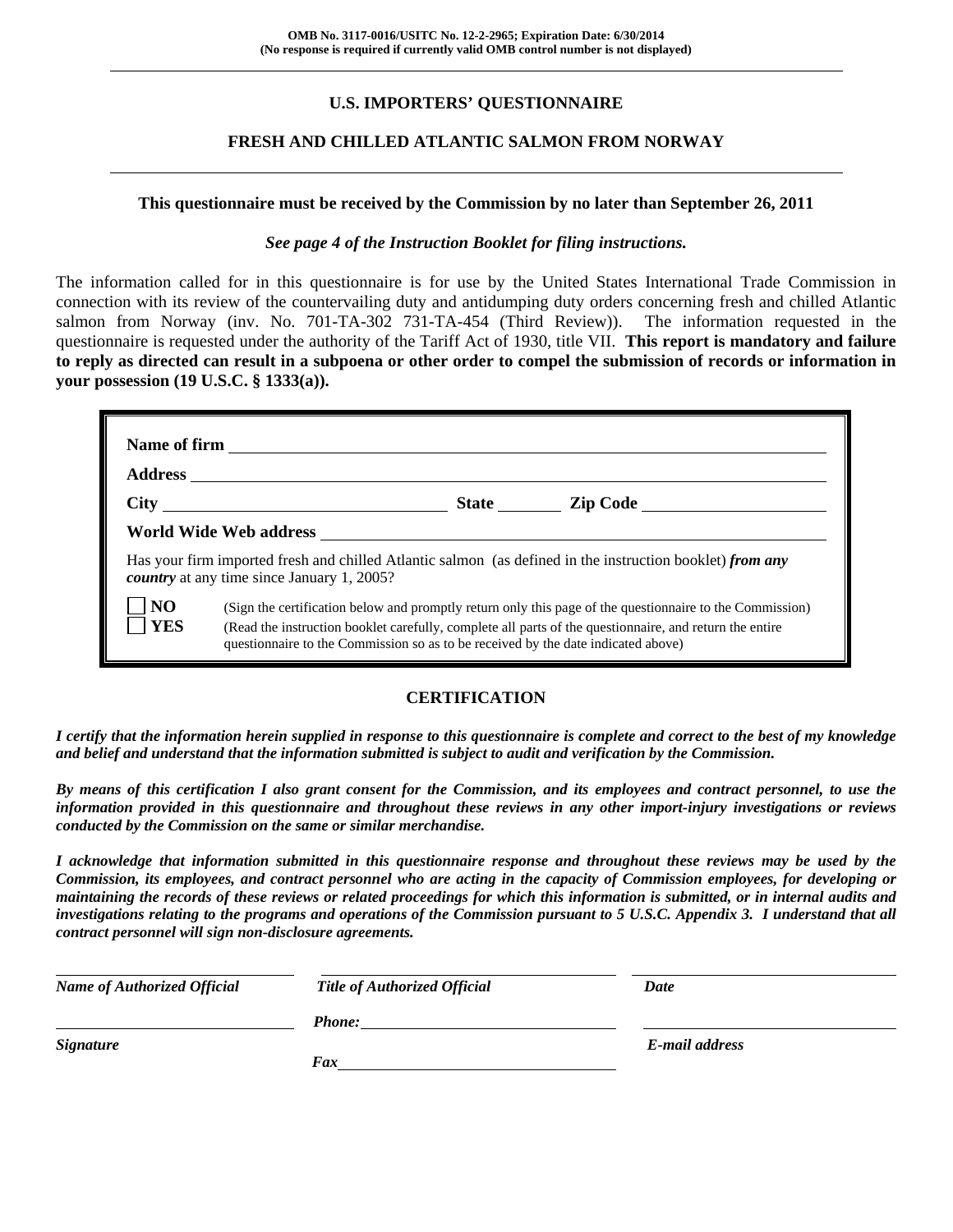U.S. Importers' Questionnaire - Fresh and Chilled Atlantic Salmon Page 2

### **PART I.—GENERAL INFORMATION**

l

The questions in this questionnaire have been reviewed with market participants to ensure that issues of concern are adequately addressed and that data requests are sufficient, meaningful, and as limited as possible. Public reporting burden for this questionnaire is estimated to average 40 hours per response, including the time for reviewing instructions, searching existing data sources, gathering the data needed, and completing and reviewing the questionnaire. Send comments regarding the accuracy of this burden estimate or any other aspect of this collection of information, including suggestions for reducing the burden, to the Office of Investigations, U.S. International Trade Commission, 500 E Street, SW, Washington, DC 20436.

I-1a. **OMB statistics.--**Please report below the actual number of hours required and the cost to your firm of preparing the reply to this questionnaire and completing the form.

hours dollars

- I-1b. **OMB feedback.--**We are interested in any comments you may have for improving this questionnaire in general or the clarity of specific questions. Please attach such comments to your response or send them to the above address.
- I-2. **Establishments covered.--**Provide the name and address of establishment(s) covered by this questionnaire (see page 3 of the instruction booklet for reporting guidelines). If your firm is publicly traded, please specify the stock exchange and trading symbol.

|           |                                             | <b>Ownership.</b> --Is your firm owned, in whole or in part, by any other firm? |
|-----------|---------------------------------------------|---------------------------------------------------------------------------------|
| $\Box$ No | $\Box$ Yes--List the following information. |                                                                                 |
|           |                                             | Extent of                                                                       |
| Firm name | Address                                     | ownership                                                                       |
|           |                                             |                                                                                 |
|           |                                             |                                                                                 |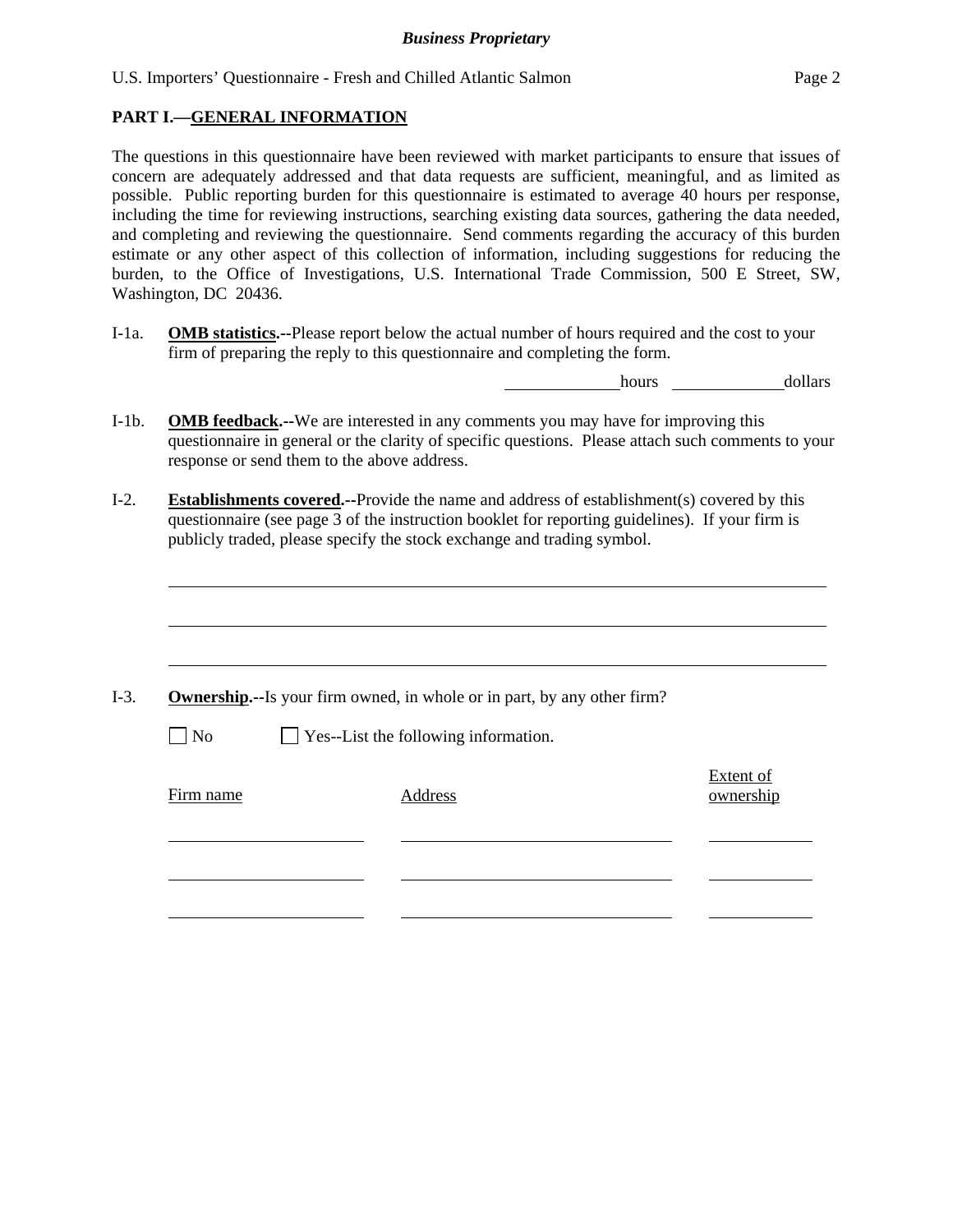# **PART I.--GENERAL INFORMATION***--Continued*

| <b>Related SUBJECT importers/exporters.--Does your firm have any related firms, either</b><br>domestic or foreign, that are engaged in importing fresh and chilled Atlantic salmon from<br>Norway into the United States or that are engaged in exporting fresh and chilled Atlantic salmon<br>from Norway to the United States? |  |                                             |                                       |                                                                                                                                                                                                                                                                                                                                                                                                                                                                                                                                                                                                                                                                                                                                                                                                                                                                             |  |  |  |
|----------------------------------------------------------------------------------------------------------------------------------------------------------------------------------------------------------------------------------------------------------------------------------------------------------------------------------|--|---------------------------------------------|---------------------------------------|-----------------------------------------------------------------------------------------------------------------------------------------------------------------------------------------------------------------------------------------------------------------------------------------------------------------------------------------------------------------------------------------------------------------------------------------------------------------------------------------------------------------------------------------------------------------------------------------------------------------------------------------------------------------------------------------------------------------------------------------------------------------------------------------------------------------------------------------------------------------------------|--|--|--|
| <b>No</b>                                                                                                                                                                                                                                                                                                                        |  |                                             |                                       |                                                                                                                                                                                                                                                                                                                                                                                                                                                                                                                                                                                                                                                                                                                                                                                                                                                                             |  |  |  |
| Firm name                                                                                                                                                                                                                                                                                                                        |  | <b>Address</b>                              |                                       | <b>Affiliation</b>                                                                                                                                                                                                                                                                                                                                                                                                                                                                                                                                                                                                                                                                                                                                                                                                                                                          |  |  |  |
|                                                                                                                                                                                                                                                                                                                                  |  |                                             |                                       |                                                                                                                                                                                                                                                                                                                                                                                                                                                                                                                                                                                                                                                                                                                                                                                                                                                                             |  |  |  |
|                                                                                                                                                                                                                                                                                                                                  |  |                                             |                                       |                                                                                                                                                                                                                                                                                                                                                                                                                                                                                                                                                                                                                                                                                                                                                                                                                                                                             |  |  |  |
| <b>No</b>                                                                                                                                                                                                                                                                                                                        |  |                                             |                                       |                                                                                                                                                                                                                                                                                                                                                                                                                                                                                                                                                                                                                                                                                                                                                                                                                                                                             |  |  |  |
|                                                                                                                                                                                                                                                                                                                                  |  | <b>Address</b>                              |                                       | <b>Affiliation</b>                                                                                                                                                                                                                                                                                                                                                                                                                                                                                                                                                                                                                                                                                                                                                                                                                                                          |  |  |  |
|                                                                                                                                                                                                                                                                                                                                  |  |                                             |                                       |                                                                                                                                                                                                                                                                                                                                                                                                                                                                                                                                                                                                                                                                                                                                                                                                                                                                             |  |  |  |
| <b>No</b>                                                                                                                                                                                                                                                                                                                        |  |                                             |                                       |                                                                                                                                                                                                                                                                                                                                                                                                                                                                                                                                                                                                                                                                                                                                                                                                                                                                             |  |  |  |
| Firm name                                                                                                                                                                                                                                                                                                                        |  | <b>Address</b>                              |                                       | <b>Affiliation</b>                                                                                                                                                                                                                                                                                                                                                                                                                                                                                                                                                                                                                                                                                                                                                                                                                                                          |  |  |  |
|                                                                                                                                                                                                                                                                                                                                  |  |                                             |                                       |                                                                                                                                                                                                                                                                                                                                                                                                                                                                                                                                                                                                                                                                                                                                                                                                                                                                             |  |  |  |
|                                                                                                                                                                                                                                                                                                                                  |  |                                             |                                       |                                                                                                                                                                                                                                                                                                                                                                                                                                                                                                                                                                                                                                                                                                                                                                                                                                                                             |  |  |  |
|                                                                                                                                                                                                                                                                                                                                  |  |                                             |                                       | Takes title to the imported product(s)                                                                                                                                                                                                                                                                                                                                                                                                                                                                                                                                                                                                                                                                                                                                                                                                                                      |  |  |  |
|                                                                                                                                                                                                                                                                                                                                  |  |                                             |                                       | Customs broker or freight forwarder                                                                                                                                                                                                                                                                                                                                                                                                                                                                                                                                                                                                                                                                                                                                                                                                                                         |  |  |  |
|                                                                                                                                                                                                                                                                                                                                  |  | Firm name and country<br>Importer of record | Consignee of the imported products(s) | $\Box$ Yes--List the following information.<br>Related NONSUBJECT importers/exporters.--Does your firm have any related firms, either<br>domestic or foreign, that are engaged in importing fresh and chilled Atlantic salmon from<br>countries other than Norway into the United States or that are engaged in exporting fresh and<br>chilled Atlantic salmon from countries other than Norway to the United States?<br>$\Box$ Yes--List the following information.<br>Related producers.--Does your firm have any related firms, either domestic or foreign, that are<br>engaged in the production of fresh and chilled Atlantic salmon?<br>Yes--List the following information.<br><b>Nature of import operations.</b> --Please indicate the nature of your firm's importing operations on<br>fresh and chilled Atlantic salmon. More than one answer may be applicable. |  |  |  |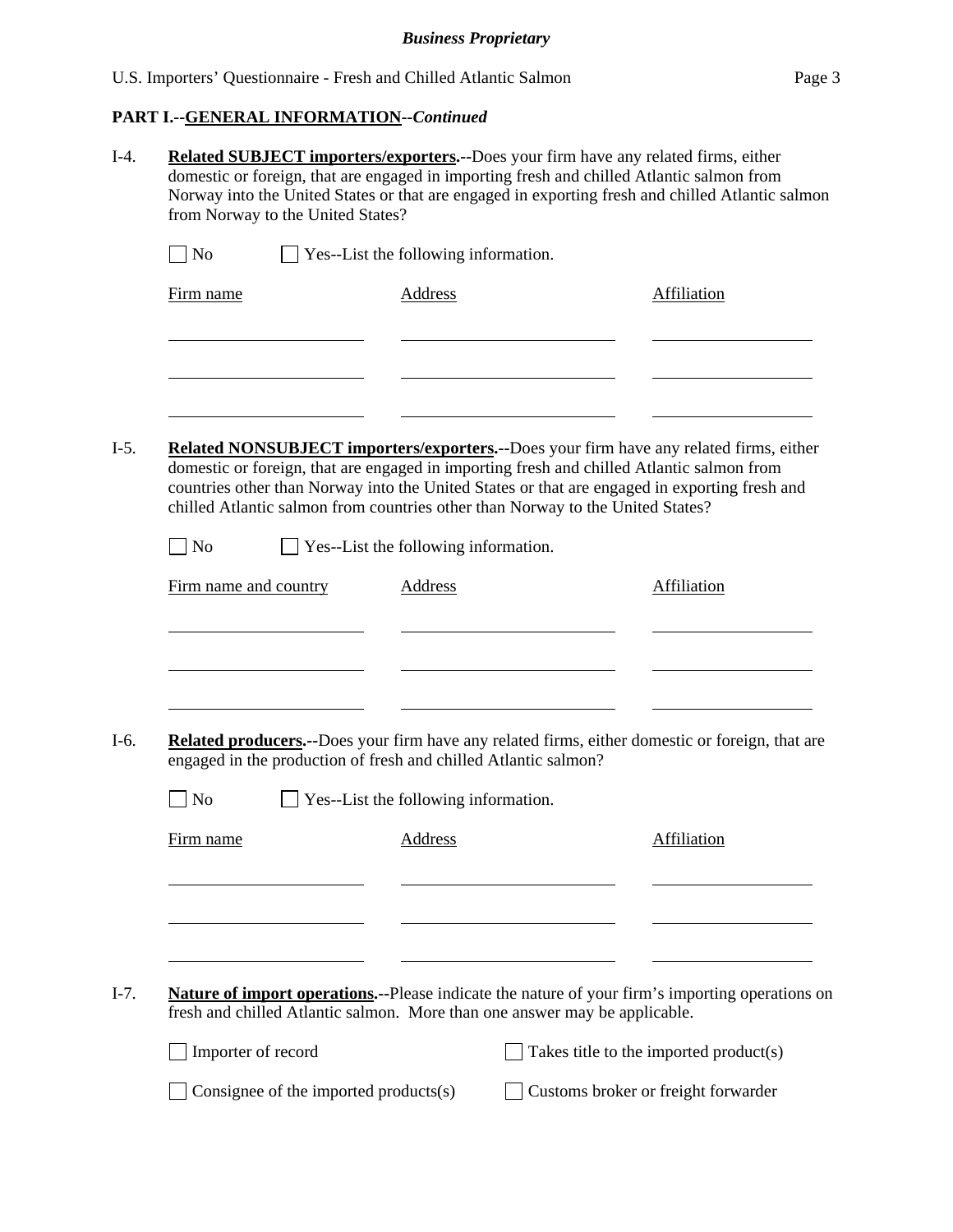### **PART I.--GENERAL INFORMATION***--Continued*

I-8. **Consignees.--**If your firm is an importer of record of fresh and chilled Atlantic salmon but is not the consignee, please list the consignees below (firm name, address, telephone number, and individual to contact).

| Firm name                                   | Address        |     | Contact person and phone<br>number                                                                      |
|---------------------------------------------|----------------|-----|---------------------------------------------------------------------------------------------------------|
|                                             |                |     |                                                                                                         |
|                                             |                |     |                                                                                                         |
|                                             |                |     | <b>FTZs or bonded warehouse.</b> --Please indicate whether your firm enters fresh and chilled Atlantic  |
|                                             |                |     | salmon into, or withdraws such merchandise from, foreign trade zones or bonded warehouses.              |
| Foreign trade zones                         | N <sub>o</sub> | Yes |                                                                                                         |
| Bonded warehouses                           | N <sub>o</sub> | Yes |                                                                                                         |
| (temporary importation under bond) program. |                |     | <b>TIB.</b> --Please indicate whether your firm imports fresh and chilled Atlantic salmon under the TIB |

| I<br>$1$ No | Yes |
|-------------|-----|
|-------------|-----|

l

 $\overline{a}$ 

- I-11. **Business plan.--**In Parts II and III of this questionnaire we request a copy of your company's business plan. Does your company or any related firm have a business plan or any internal documents that describe, discuss, or analyze expected market conditions for fresh and chilled Atlantic salmon?
	- No See-Please provide the requested documents. If you are not providing the requested documents, please explain why not.
- I-12. **Other investigations.--**To your knowledge, have the products subject to this proceeding been the subject of any other import relief investigations in the United States or in any other countries?

| $\Box$ No | $\Box$ Yes-Please specify. |
|-----------|----------------------------|
|-----------|----------------------------|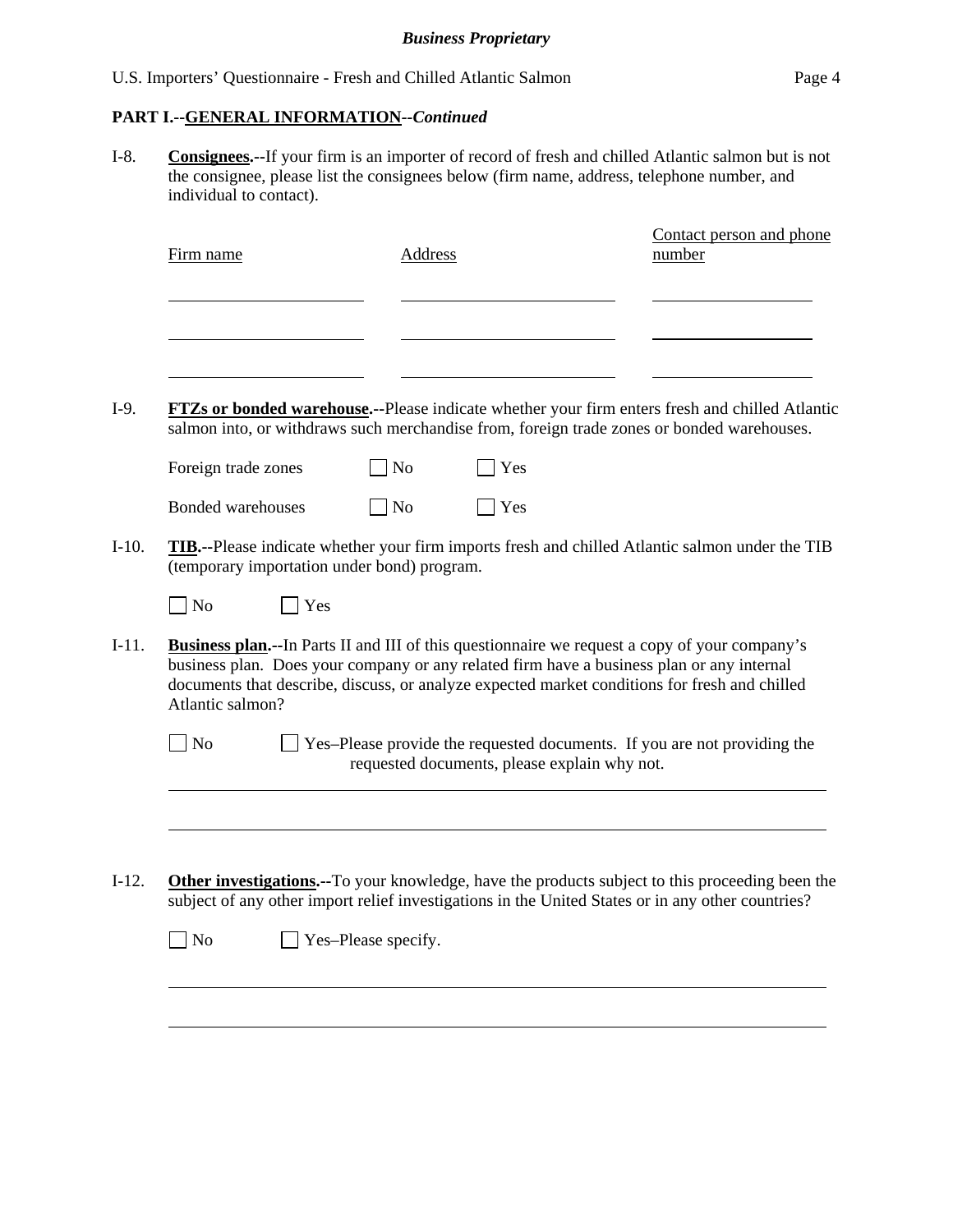### **PART II.--TRADE AND RELATED INFORMATION**

Further information on this part of the questionnaire can be obtained from **Jennifer Merrill (202-205- 3188, jennifer.merrill@usitc.gov). Supply all data requested on a calendar-year basis**.

II-1. Please identify the individual to be contacted regarding the confidential information requested in part II.

Name and title: Please indicate the manner by which Commission staff may contact the individual responsible for part II with questions regarding the submitted confidential information. E-mail: Telephone: ( ) Fax:  $($ ) II-2. **Changes in operations.--**Please indicate whether your firm has experienced any of the following

# changes in relation to the importation of fresh and chilled Atlantic salmon since January 1, 2005. (*check as many as appropriate*) (*please describe*)

| office/warehouse openings |  |
|---------------------------|--|
|                           |  |
| office/warehouse closings |  |
|                           |  |
|                           |  |
|                           |  |
|                           |  |
|                           |  |
|                           |  |
|                           |  |
|                           |  |
|                           |  |
|                           |  |
| prolonged shutdowns or    |  |
| importation curtailments  |  |
| revised labor agreements  |  |
|                           |  |
|                           |  |
|                           |  |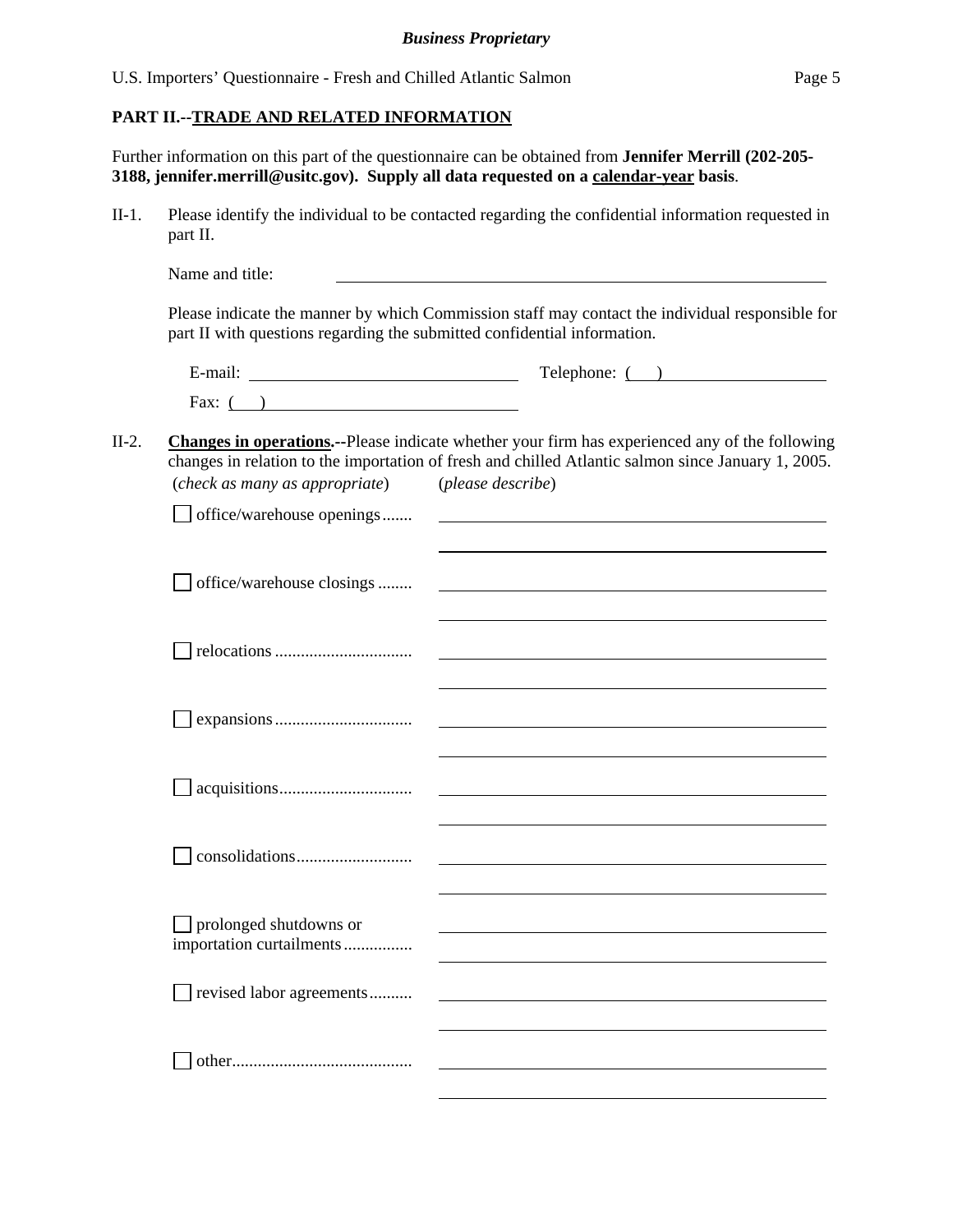| U.S. Importers' Questionnaire - Fresh and Chilled Atlantic Salmon | Page 6 |
|-------------------------------------------------------------------|--------|
|-------------------------------------------------------------------|--------|

# **PART II.--TRADE AND RELATED INFORMATION***--Continued*

| $II-3.$ | <b>Anticipated changes in operations.</b> --Does your firm anticipate any changes in the character of<br>your operations or organization (as noted above) relating to the importation of fresh and chilled<br>Atlantic salmon in the future?                                                                                                                                                                |  |  |  |  |  |  |  |
|---------|-------------------------------------------------------------------------------------------------------------------------------------------------------------------------------------------------------------------------------------------------------------------------------------------------------------------------------------------------------------------------------------------------------------|--|--|--|--|--|--|--|
|         | N <sub>o</sub><br>Yes-Supply details as to the time, nature, and significance of such changes<br>and provide underlying assumptions, along with relevant portions of<br>business plans or other supporting documentation that address this<br>issue.                                                                                                                                                        |  |  |  |  |  |  |  |
|         | For question II-4, if your response differs for particular orders, please indicate and explain the<br>particular effect of revocation of specific orders.                                                                                                                                                                                                                                                   |  |  |  |  |  |  |  |
| $II-4.$ | Anticipated changes in operations in the event the order is revoked.--Would your firm<br>anticipate any changes in the character of your operations or organization (as noted above)<br>relating to the importation of fresh and chilled Atlantic salmon in the future if the countervailing<br>duty and/or antidumping duty orders on fresh and chilled Atlantic salmon from Norway were to<br>be revoked? |  |  |  |  |  |  |  |
|         | $\overline{\phantom{a}}$ No<br>Yes-Supply details as to the time, nature, and significance of such changes<br>and provide underlying assumptions, along with relevant portions of<br>business plans or other supporting documentation that address this<br>issue.                                                                                                                                           |  |  |  |  |  |  |  |
| $II-5.$ | <b>Arranged imports.</b> --Has your firm imported or arranged for the importation of fresh and chilled<br>Atlantic salmon from Norway for delivery after June 30, 2011?                                                                                                                                                                                                                                     |  |  |  |  |  |  |  |
|         | N <sub>o</sub><br>Yes--Indicate when such orders are to be delivered and the quantities<br>involved.                                                                                                                                                                                                                                                                                                        |  |  |  |  |  |  |  |
| II-6.   | <b>Reasons for importing if producer.</b> --If your firm also produces fresh and chilled Atlantic<br>salmon in the United States, please indicate your reasons for importing this product. If your                                                                                                                                                                                                          |  |  |  |  |  |  |  |
|         | reasons differ by source, please elaborate.                                                                                                                                                                                                                                                                                                                                                                 |  |  |  |  |  |  |  |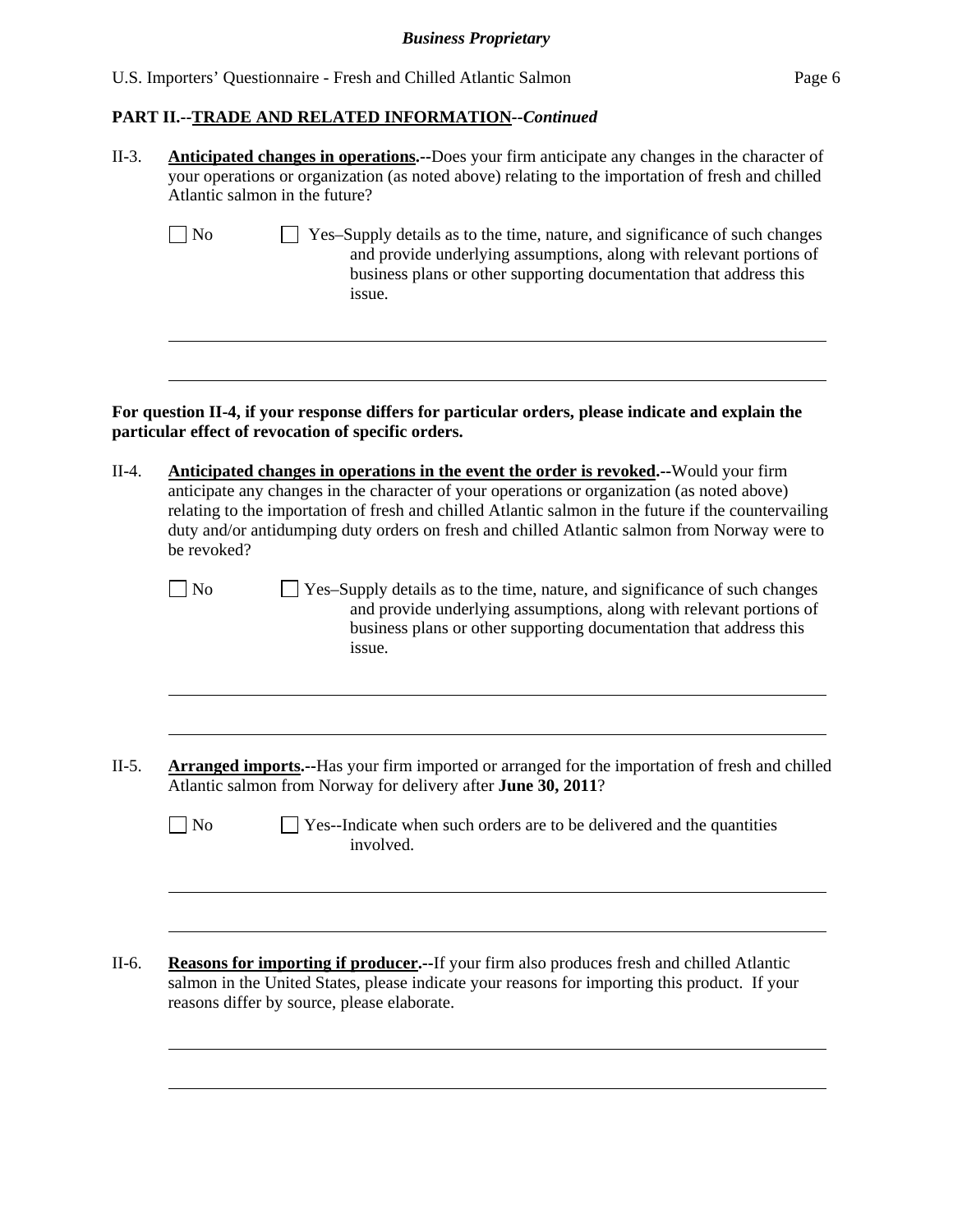U.S. Importers' Questionnaire - Fresh and Chilled Atlantic Salmon Page 7

### **PART II.--TRADE AND RELATED INFORMATION***--Continued*

II-7a. **Imports from Norway**.--Does your firm import fresh and chilled Atlantic salmon from Norway?

 No. Yes-- Report your firm's imports and your firm's shipments and inventories of **DRESSED fresh and chilled Atlantic salmon** imported from Norway by your firm during the specified periods. (See definitions in the instruction booklet.)

# **NORWAY**

|                                                                                                                                                                                                                                                                                                                                                                                       |               |      |      | Quantity (in 1,000 pounds), value (in \$1,000) |      |      |              |      |
|---------------------------------------------------------------------------------------------------------------------------------------------------------------------------------------------------------------------------------------------------------------------------------------------------------------------------------------------------------------------------------------|---------------|------|------|------------------------------------------------|------|------|--------------|------|
|                                                                                                                                                                                                                                                                                                                                                                                       | Calendar year |      |      |                                                |      |      | January-June |      |
| <b>Item</b>                                                                                                                                                                                                                                                                                                                                                                           | 2005          | 2006 | 2007 | 2008                                           | 2009 | 2010 | 2010         | 2011 |
| <b>Beginning-of-period</b><br>inventories (quantity) (A)                                                                                                                                                                                                                                                                                                                              |               |      |      |                                                |      |      |              |      |
| Imports:<br>Quantity (B)                                                                                                                                                                                                                                                                                                                                                              |               |      |      |                                                |      |      |              |      |
| Value (C)                                                                                                                                                                                                                                                                                                                                                                             |               |      |      |                                                |      |      |              |      |
| U.S. shipments:<br><b>Commercial shipments:</b><br>Quantity (D)                                                                                                                                                                                                                                                                                                                       |               |      |      |                                                |      |      |              |      |
| Value (E)                                                                                                                                                                                                                                                                                                                                                                             |               |      |      |                                                |      |      |              |      |
| Internal consumption/company transfers:                                                                                                                                                                                                                                                                                                                                               |               |      |      |                                                |      |      |              |      |
| Quantity (F)                                                                                                                                                                                                                                                                                                                                                                          |               |      |      |                                                |      |      |              |      |
| Value <sup><math>1</math></sup> (G)                                                                                                                                                                                                                                                                                                                                                   |               |      |      |                                                |      |      |              |      |
| Export shipments: <sup>2</sup><br>Quantity (H)                                                                                                                                                                                                                                                                                                                                        |               |      |      |                                                |      |      |              |      |
| Value (I)                                                                                                                                                                                                                                                                                                                                                                             |               |      |      |                                                |      |      |              |      |
| <b>End-of-period inventories</b><br>(quantity) (J)                                                                                                                                                                                                                                                                                                                                    |               |      |      |                                                |      |      |              |      |
| <b>Channels of distribution:</b><br>U.S. shipments to<br>distributors (quantity) (K)                                                                                                                                                                                                                                                                                                  |               |      |      |                                                |      |      |              |      |
| U.S. shipments to<br>processors (quantity) (L)                                                                                                                                                                                                                                                                                                                                        |               |      |      |                                                |      |      |              |      |
| U.S. shipments to retailers/<br>institutional buyers<br>(quantity) (M)                                                                                                                                                                                                                                                                                                                |               |      |      |                                                |      |      |              |      |
| Sales to related firms (including internal consumption) must be valued at fair market value. In the event that you use a<br>different basis for valuing these sales within your company, please specify that basis (e.g., cost, cost plus, etc.) and provide<br>value data using that basis for each period identified above:<br><sup>2</sup> Identify your principal export markets: |               |      |      |                                                |      |      |              |      |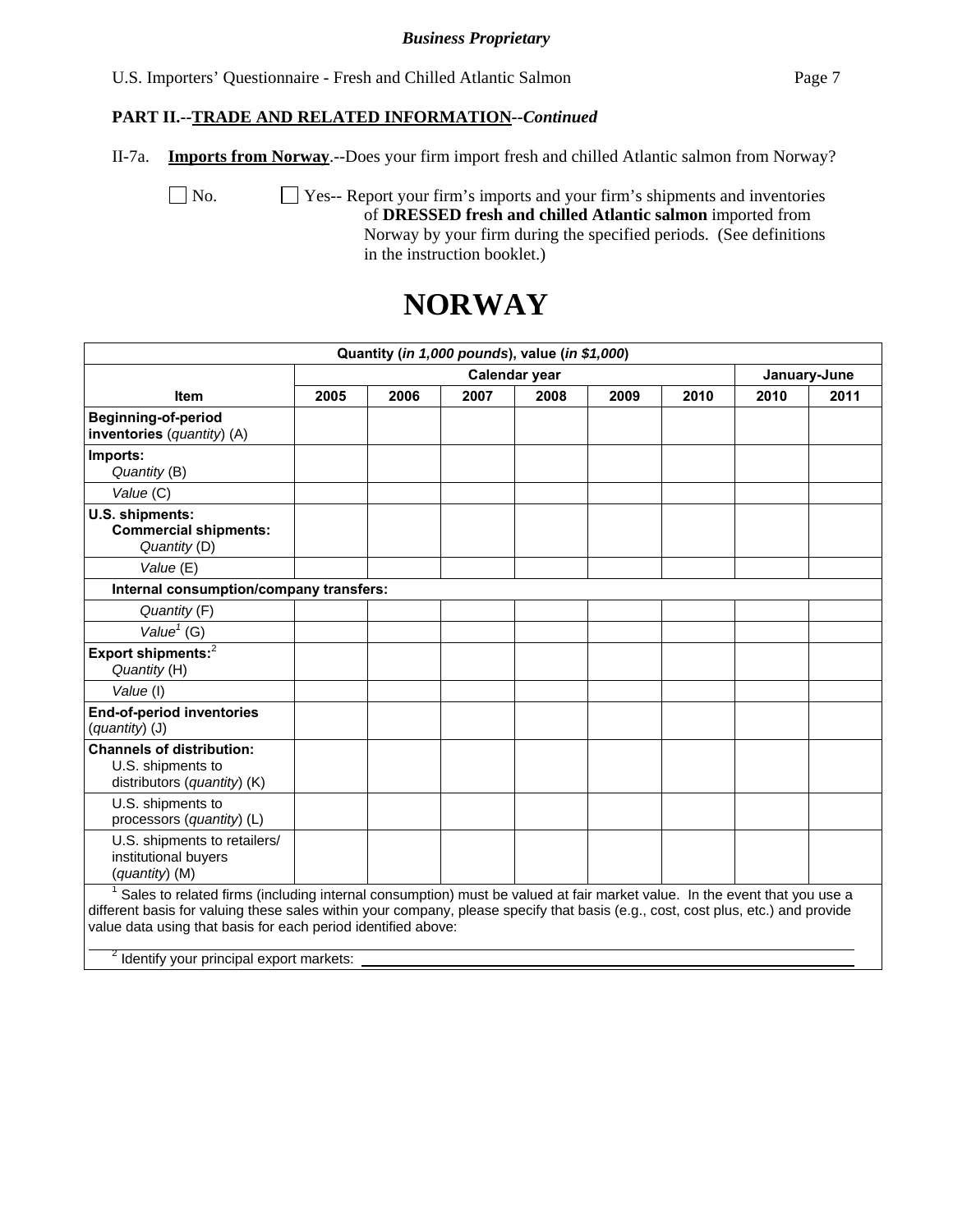U.S. Importers' Questionnaire - Fresh and Chilled Atlantic Salmon Page 8

### **PART II.--TRADE AND RELATED INFORMATION***--Continued*

II-7b. **Imports from Canada**.--Does your firm import fresh and chilled Atlantic salmon from Canada?

No.  $\Box$  Yes-- Report your firm's imports and your firm's shipments and inventories of **DRESSED fresh and chilled Atlantic salmon** imported from Canada by your firm during the specified periods. (See definitions in the instruction booklet.)

# **CANADA**

|                                                                                                                                                                                                                                                                                                                                                                                          |               |      |      | Quantity (in 1,000 pounds), value (in \$1,000) |      |      |              |      |
|------------------------------------------------------------------------------------------------------------------------------------------------------------------------------------------------------------------------------------------------------------------------------------------------------------------------------------------------------------------------------------------|---------------|------|------|------------------------------------------------|------|------|--------------|------|
|                                                                                                                                                                                                                                                                                                                                                                                          | Calendar year |      |      |                                                |      |      | January-June |      |
| <b>Item</b>                                                                                                                                                                                                                                                                                                                                                                              | 2005          | 2006 | 2007 | 2008                                           | 2009 | 2010 | 2010         | 2011 |
| <b>Beginning-of-period</b><br>inventories (quantity) (A)                                                                                                                                                                                                                                                                                                                                 |               |      |      |                                                |      |      |              |      |
| Imports:<br>Quantity (B)                                                                                                                                                                                                                                                                                                                                                                 |               |      |      |                                                |      |      |              |      |
| Value (C)                                                                                                                                                                                                                                                                                                                                                                                |               |      |      |                                                |      |      |              |      |
| U.S. shipments:<br><b>Commercial shipments:</b><br>Quantity (D)                                                                                                                                                                                                                                                                                                                          |               |      |      |                                                |      |      |              |      |
| Value (E)                                                                                                                                                                                                                                                                                                                                                                                |               |      |      |                                                |      |      |              |      |
| Internal consumption/company transfers:                                                                                                                                                                                                                                                                                                                                                  |               |      |      |                                                |      |      |              |      |
| Quantity (F)                                                                                                                                                                                                                                                                                                                                                                             |               |      |      |                                                |      |      |              |      |
| Value <sup>2</sup> (G)                                                                                                                                                                                                                                                                                                                                                                   |               |      |      |                                                |      |      |              |      |
| Export shipments: <sup>3</sup><br>Quantity (H)                                                                                                                                                                                                                                                                                                                                           |               |      |      |                                                |      |      |              |      |
| Value (I)                                                                                                                                                                                                                                                                                                                                                                                |               |      |      |                                                |      |      |              |      |
| <b>End-of-period inventories</b><br>(quantity) (J)                                                                                                                                                                                                                                                                                                                                       |               |      |      |                                                |      |      |              |      |
| <b>Channels of distribution:</b><br>U.S. shipments to<br>distributors (quantity) (K)                                                                                                                                                                                                                                                                                                     |               |      |      |                                                |      |      |              |      |
| U.S. shipments to<br>processors (quantity) (L)                                                                                                                                                                                                                                                                                                                                           |               |      |      |                                                |      |      |              |      |
| U.S. shipments to retailers/<br>institutional buyers<br>(quantity) (M)                                                                                                                                                                                                                                                                                                                   |               |      |      |                                                |      |      |              |      |
| Sales to related firms (including internal consumption) must be valued at fair market value. In the event that you use a<br>different basis for valuing these sales within your company, please specify that basis (e.g., cost, cost plus, etc.) and provide<br>value data using that basis for each of the periods noted above:<br><sup>2</sup> Identify your principal export markets: |               |      |      |                                                |      |      |              |      |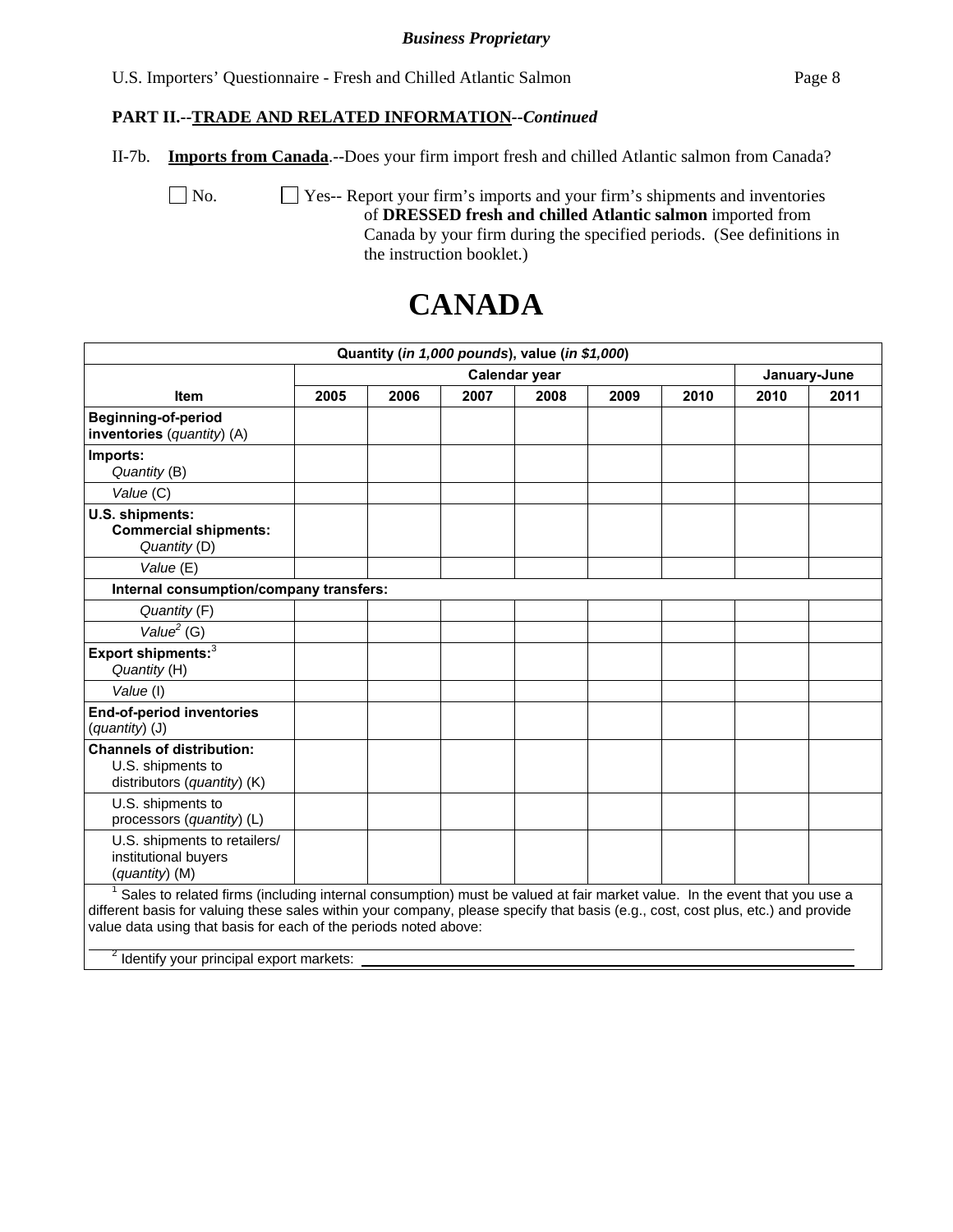### **PART II.--TRADE AND RELATED INFORMATION***--Continued*

II-7c. **Imports from the United Kingdom**.--Does your firm import fresh and chilled Atlantic salmon from the United Kingdom?

No.  $\Box$  Yes-- Report your firm's imports and your firm's shipments and inventories of **DRESSED fresh and chilled Atlantic salmon** imported from the United Kingdom by your firm during the specified periods. (See definitions in the instruction booklet.)

# **THE UNITED KINGDOM**

|                                                                                                                                                                                                                                                                                                                                                                                                       |      |               | Quantity (in 1,000 pounds), value (in \$1,000) |      |      |      |              |      |  |
|-------------------------------------------------------------------------------------------------------------------------------------------------------------------------------------------------------------------------------------------------------------------------------------------------------------------------------------------------------------------------------------------------------|------|---------------|------------------------------------------------|------|------|------|--------------|------|--|
|                                                                                                                                                                                                                                                                                                                                                                                                       |      | Calendar year |                                                |      |      |      | January-June |      |  |
| <b>Item</b>                                                                                                                                                                                                                                                                                                                                                                                           | 2005 | 2006          | 2007                                           | 2008 | 2009 | 2010 | 2010         | 2011 |  |
| Beginning-of-period<br>inventories (quantity) (A)                                                                                                                                                                                                                                                                                                                                                     |      |               |                                                |      |      |      |              |      |  |
| Imports:<br>Quantity (B)                                                                                                                                                                                                                                                                                                                                                                              |      |               |                                                |      |      |      |              |      |  |
| Value (C)                                                                                                                                                                                                                                                                                                                                                                                             |      |               |                                                |      |      |      |              |      |  |
| U.S. shipments:<br><b>Commercial shipments:</b><br>Quantity (D)                                                                                                                                                                                                                                                                                                                                       |      |               |                                                |      |      |      |              |      |  |
| Value (E)                                                                                                                                                                                                                                                                                                                                                                                             |      |               |                                                |      |      |      |              |      |  |
| Internal consumption/company transfers:                                                                                                                                                                                                                                                                                                                                                               |      |               |                                                |      |      |      |              |      |  |
| Quantity (F)                                                                                                                                                                                                                                                                                                                                                                                          |      |               |                                                |      |      |      |              |      |  |
| Value $2$ (G)                                                                                                                                                                                                                                                                                                                                                                                         |      |               |                                                |      |      |      |              |      |  |
| Export shipments: <sup>3</sup><br>Quantity (H)                                                                                                                                                                                                                                                                                                                                                        |      |               |                                                |      |      |      |              |      |  |
| Value (I)                                                                                                                                                                                                                                                                                                                                                                                             |      |               |                                                |      |      |      |              |      |  |
| End-of-period inventories<br>(quantity) (J)                                                                                                                                                                                                                                                                                                                                                           |      |               |                                                |      |      |      |              |      |  |
| <b>Channels of distribution:</b><br>U.S. shipments to<br>distributors (quantity) (K)                                                                                                                                                                                                                                                                                                                  |      |               |                                                |      |      |      |              |      |  |
| U.S. shipments to<br>processors (quantity) (L)                                                                                                                                                                                                                                                                                                                                                        |      |               |                                                |      |      |      |              |      |  |
| U.S. shipments to retailers/<br>institutional buyers<br>(quantity) (M)                                                                                                                                                                                                                                                                                                                                |      |               |                                                |      |      |      |              |      |  |
| <sup>1</sup> Sales to related firms (including internal consumption) must be valued at fair market value. In the event that you use a<br>different basis for valuing these sales within your company, please specify that basis (e.g., cost, cost plus, etc.) and provide<br>value data using that basis for each of the periods noted above:<br><sup>2</sup> Identify your principal export markets: |      |               |                                                |      |      |      |              |      |  |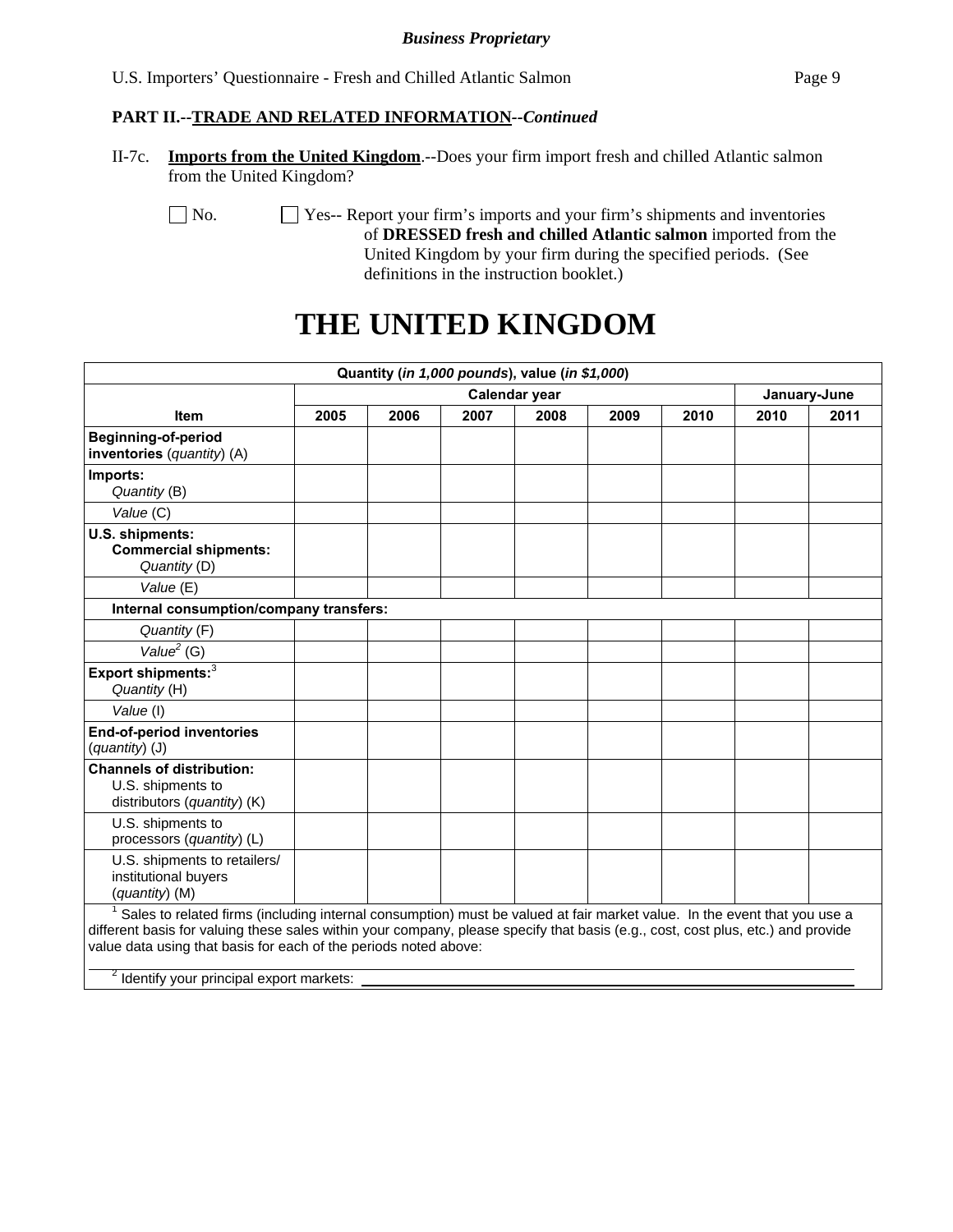U.S. Importers' Questionnaire - Fresh and Chilled Atlantic Salmon Page 10

### **PART II.--TRADE AND RELATED INFORMATION***--Continued*

II-7d. **Imports from Chile**.--Does your firm import fresh and chilled Atlantic salmon from Chile?

 No. Yes-- Report your firm's imports and your firm's shipments and inventories of **DRESSED fresh and chilled Atlantic salmon** imported from Chile by your firm during the specified periods. (See definitions in the instruction booklet.)

|                                                                                                                                                                                                                                                                                                                                                                                          |               |      |      | Quantity (in 1,000 pounds), value (in \$1,000) |      |              |      |      |
|------------------------------------------------------------------------------------------------------------------------------------------------------------------------------------------------------------------------------------------------------------------------------------------------------------------------------------------------------------------------------------------|---------------|------|------|------------------------------------------------|------|--------------|------|------|
|                                                                                                                                                                                                                                                                                                                                                                                          | Calendar year |      |      |                                                |      | January-June |      |      |
| <b>Item</b>                                                                                                                                                                                                                                                                                                                                                                              | 2005          | 2006 | 2007 | 2008                                           | 2009 | 2010         | 2010 | 2011 |
| <b>Beginning-of-period</b><br>inventories (quantity) (A)                                                                                                                                                                                                                                                                                                                                 |               |      |      |                                                |      |              |      |      |
| Imports:<br>Quantity (B)                                                                                                                                                                                                                                                                                                                                                                 |               |      |      |                                                |      |              |      |      |
| Value (C)                                                                                                                                                                                                                                                                                                                                                                                |               |      |      |                                                |      |              |      |      |
| U.S. shipments:<br><b>Commercial shipments:</b><br>Quantity (D)                                                                                                                                                                                                                                                                                                                          |               |      |      |                                                |      |              |      |      |
| Value (E)                                                                                                                                                                                                                                                                                                                                                                                |               |      |      |                                                |      |              |      |      |
| Internal consumption/company transfers:                                                                                                                                                                                                                                                                                                                                                  |               |      |      |                                                |      |              |      |      |
| Quantity (F)                                                                                                                                                                                                                                                                                                                                                                             |               |      |      |                                                |      |              |      |      |
| Value <sup>2</sup> (G)                                                                                                                                                                                                                                                                                                                                                                   |               |      |      |                                                |      |              |      |      |
| Export shipments: <sup>3</sup><br>Quantity (H)                                                                                                                                                                                                                                                                                                                                           |               |      |      |                                                |      |              |      |      |
| Value (I)                                                                                                                                                                                                                                                                                                                                                                                |               |      |      |                                                |      |              |      |      |
| <b>End-of-period inventories</b><br>(quantity) (J)                                                                                                                                                                                                                                                                                                                                       |               |      |      |                                                |      |              |      |      |
| <b>Channels of distribution:</b><br>U.S. shipments to<br>distributors (quantity) (K)                                                                                                                                                                                                                                                                                                     |               |      |      |                                                |      |              |      |      |
| U.S. shipments to<br>processors (quantity) (L)                                                                                                                                                                                                                                                                                                                                           |               |      |      |                                                |      |              |      |      |
| U.S. shipments to retailers/<br>institutional buyers<br>(quantity) (M)                                                                                                                                                                                                                                                                                                                   |               |      |      |                                                |      |              |      |      |
| Sales to related firms (including internal consumption) must be valued at fair market value. In the event that you use a<br>different basis for valuing these sales within your company, please specify that basis (e.g., cost, cost plus, etc.) and provide<br>value data using that basis for each of the periods noted above:<br><sup>2</sup> Identify your principal export markets: |               |      |      |                                                |      |              |      |      |

# **CHILE**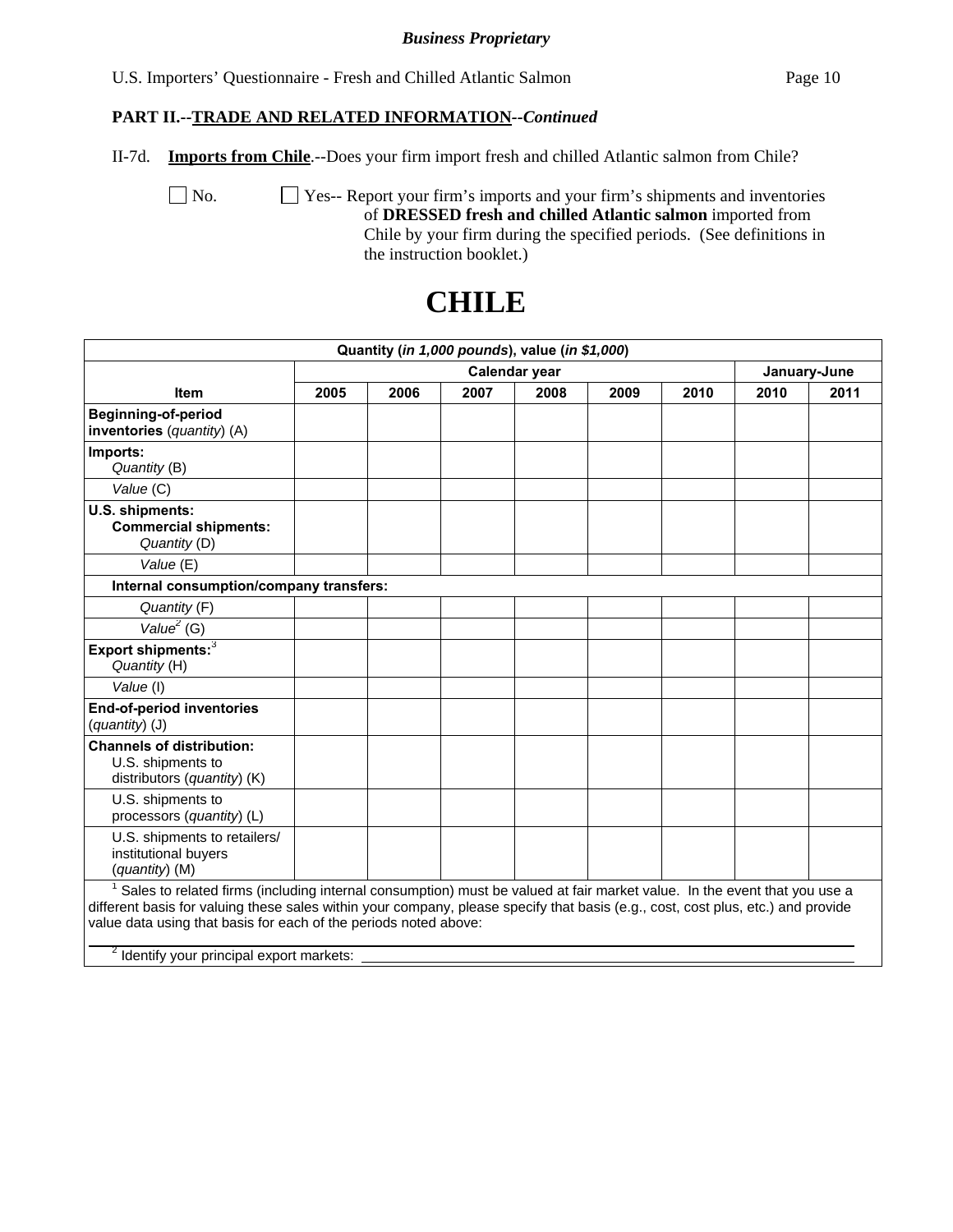### **PART II.--TRADE AND RELATED INFORMATION***--Continued*

II-7e. **Imports from the Faroe Islands**.--Does your firm import fresh and chilled Atlantic salmon from the Faroe Islands?

No.  $\Box$  Yes-- Report your firm's imports and your firm's shipments and inventories of **DRESSED fresh and chilled Atlantic salmon** imported from the Faroe Islands by your firm during the specified periods. (See definitions in the instruction booklet.)

# **THE FAROE ISLANDS**

|                                                                                                                                                                                                                                                                                                                                                                                                       |               |      |      | Quantity (in 1,000 pounds), value (in \$1,000) |      |      |              |      |
|-------------------------------------------------------------------------------------------------------------------------------------------------------------------------------------------------------------------------------------------------------------------------------------------------------------------------------------------------------------------------------------------------------|---------------|------|------|------------------------------------------------|------|------|--------------|------|
|                                                                                                                                                                                                                                                                                                                                                                                                       | Calendar year |      |      |                                                |      |      | January-June |      |
| <b>Item</b>                                                                                                                                                                                                                                                                                                                                                                                           | 2005          | 2006 | 2007 | 2008                                           | 2009 | 2010 | 2010         | 2011 |
| <b>Beginning-of-period</b><br>inventories (quantity) (A)                                                                                                                                                                                                                                                                                                                                              |               |      |      |                                                |      |      |              |      |
| Imports:<br>Quantity (B)                                                                                                                                                                                                                                                                                                                                                                              |               |      |      |                                                |      |      |              |      |
| Value (C)                                                                                                                                                                                                                                                                                                                                                                                             |               |      |      |                                                |      |      |              |      |
| U.S. shipments:<br><b>Commercial shipments:</b><br>Quantity (D)                                                                                                                                                                                                                                                                                                                                       |               |      |      |                                                |      |      |              |      |
| Value (E)                                                                                                                                                                                                                                                                                                                                                                                             |               |      |      |                                                |      |      |              |      |
| Internal consumption/company transfers:                                                                                                                                                                                                                                                                                                                                                               |               |      |      |                                                |      |      |              |      |
| Quantity (F)                                                                                                                                                                                                                                                                                                                                                                                          |               |      |      |                                                |      |      |              |      |
| Value $2$ (G)                                                                                                                                                                                                                                                                                                                                                                                         |               |      |      |                                                |      |      |              |      |
| Export shipments: <sup>3</sup><br>Quantity (H)                                                                                                                                                                                                                                                                                                                                                        |               |      |      |                                                |      |      |              |      |
| Value (I)                                                                                                                                                                                                                                                                                                                                                                                             |               |      |      |                                                |      |      |              |      |
| End-of-period inventories<br>(quantity) (J)                                                                                                                                                                                                                                                                                                                                                           |               |      |      |                                                |      |      |              |      |
| <b>Channels of distribution:</b><br>U.S. shipments to<br>distributors (quantity) (K)                                                                                                                                                                                                                                                                                                                  |               |      |      |                                                |      |      |              |      |
| U.S. shipments to<br>processors (quantity) (L)                                                                                                                                                                                                                                                                                                                                                        |               |      |      |                                                |      |      |              |      |
| U.S. shipments to retailers/<br>institutional buyers<br>(quantity) (M)                                                                                                                                                                                                                                                                                                                                |               |      |      |                                                |      |      |              |      |
| <sup>1</sup> Sales to related firms (including internal consumption) must be valued at fair market value. In the event that you use a<br>different basis for valuing these sales within your company, please specify that basis (e.g., cost, cost plus, etc.) and provide<br>value data using that basis for each of the periods noted above:<br><sup>2</sup> Identify your principal export markets: |               |      |      |                                                |      |      |              |      |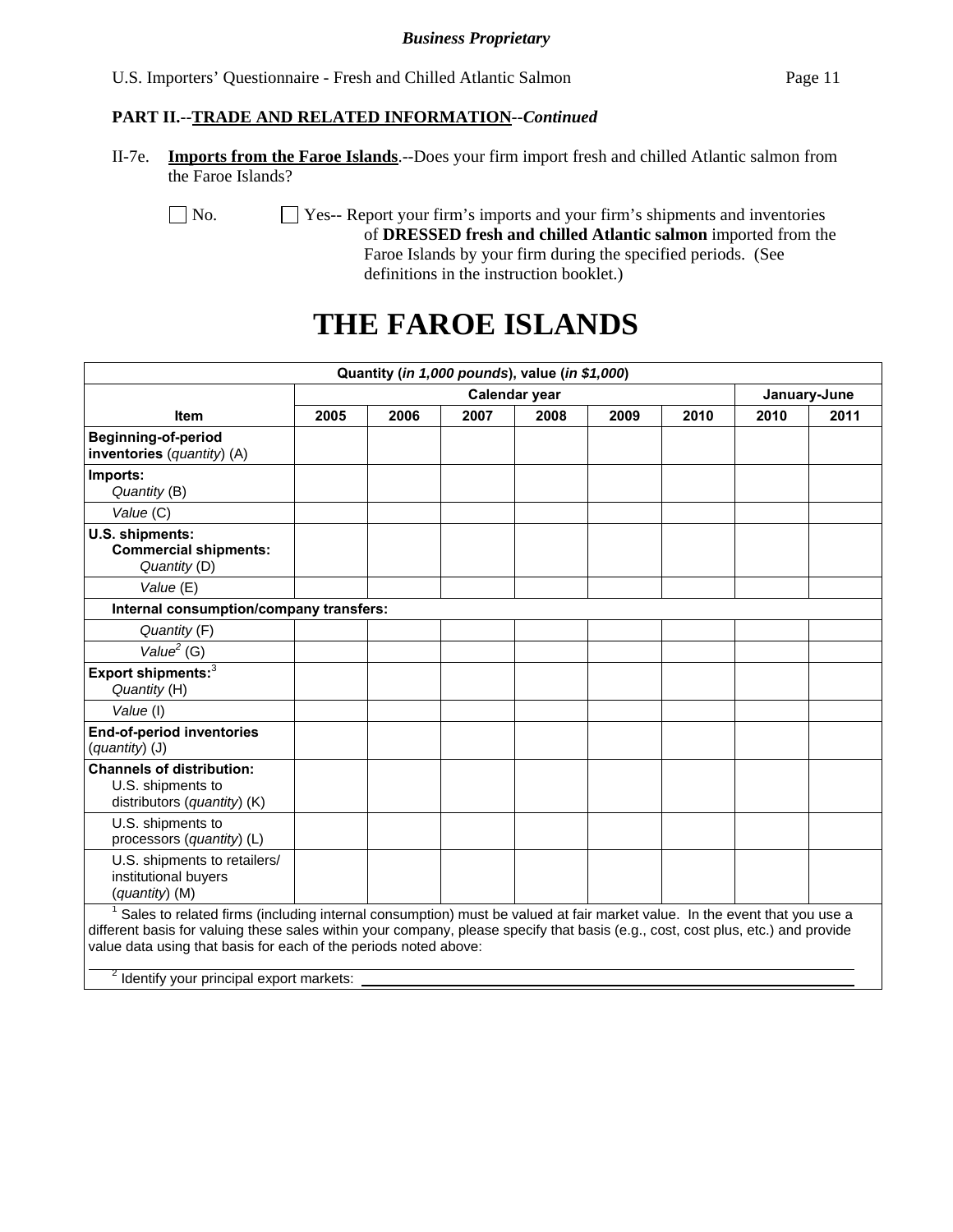| U.S. Importers' Questionnaire - Fresh and Chilled Atlantic Salmon<br>Page 12 |
|------------------------------------------------------------------------------|
|------------------------------------------------------------------------------|

### **PART II.--TRADE AND RELATED INFORMATION***--Continued*

II-7f. **Imports from ALL OTHER SOURCES**.--Does your firm import fresh and chilled Atlantic salmon from countries other than Norway, Canada, the United Kingdom, and the Faroe Islands?

 No. Yes-- Report your firm's imports and your firm's shipments and inventories of **DRESSED fresh and chilled Atlantic salmon** imported from countries other than Norway, Canada, the United Kingdom, or the Faroe Islands by your firm during the specified periods. (See definitions in the instruction booklet.)

# **ALL OTHER SOURCES COMBINED1**

|                                                                                                                                                                   |      |      | Quantity (in 1,000 pounds), value (in \$1,000) |               |      |      |      |              |
|-------------------------------------------------------------------------------------------------------------------------------------------------------------------|------|------|------------------------------------------------|---------------|------|------|------|--------------|
|                                                                                                                                                                   |      |      |                                                | Calendar year |      |      |      | January-June |
| <b>Item</b>                                                                                                                                                       | 2005 | 2006 | 2007                                           | 2008          | 2009 | 2010 | 2010 | 2011         |
| Beginning-of-period<br>inventories (quantity) (A)                                                                                                                 |      |      |                                                |               |      |      |      |              |
| Imports:<br>Quantity (B)                                                                                                                                          |      |      |                                                |               |      |      |      |              |
| Value (C)                                                                                                                                                         |      |      |                                                |               |      |      |      |              |
| U.S. shipments:<br><b>Commercial shipments:</b><br>Quantity (D)                                                                                                   |      |      |                                                |               |      |      |      |              |
| Value (E)                                                                                                                                                         |      |      |                                                |               |      |      |      |              |
| Internal consumption/company transfers:                                                                                                                           |      |      |                                                |               |      |      |      |              |
| Quantity (F)                                                                                                                                                      |      |      |                                                |               |      |      |      |              |
| Value $2$ (G)                                                                                                                                                     |      |      |                                                |               |      |      |      |              |
| Export shipments: <sup>3</sup><br>Quantity (H)                                                                                                                    |      |      |                                                |               |      |      |      |              |
| Value (I)                                                                                                                                                         |      |      |                                                |               |      |      |      |              |
| <b>End-of-period inventories</b><br>(quantity) (J)                                                                                                                |      |      |                                                |               |      |      |      |              |
| <b>Channels of distribution:</b><br>U.S. shipments to<br>distributors (quantity) (K)                                                                              |      |      |                                                |               |      |      |      |              |
| U.S. shipments to<br>processors (quantity) (L)                                                                                                                    |      |      |                                                |               |      |      |      |              |
| U.S. shipments to retailers/<br>institutional buyers<br>(quantity) (M)                                                                                            |      |      |                                                |               |      |      |      |              |
| Please identify these sources:<br>$^{2}$ Sales to related firms (including internal consumption) must be valued at fair market value. In the event that you use a |      |      |                                                |               |      |      |      |              |

s (including internal consumption) must be val different basis for valuing these sales within your company, please specify that basis (e.g., cost, cost plus, etc.) and provide value data using that basis for each of the periods noted above:

 $\overline{\phantom{0}}$  3  $3$  Identify your principal export markets: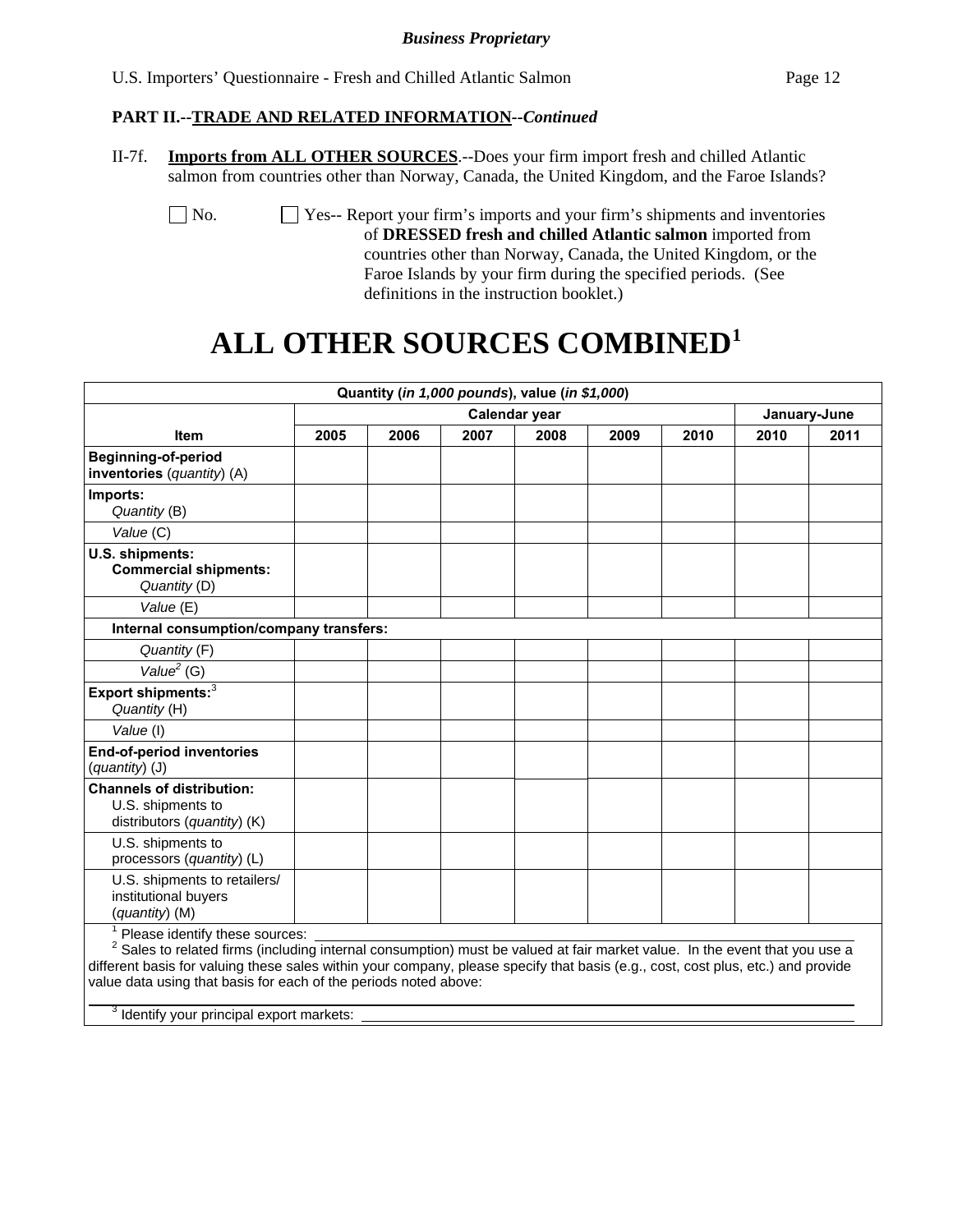# **PART II.--TRADE AND RELATED INFORMATION***--Continued*

II-7g. **Shipments by salmon size.—**Report your firm's **U.S. shipments** of DRESSED fresh and chilled Atlantic salmon for the following size categories in 2010.

|                                                  | Quantity (in 1,000 pounds) and value (in \$1,000) |        |                          |              |                         |                  |  |
|--------------------------------------------------|---------------------------------------------------|--------|--------------------------|--------------|-------------------------|------------------|--|
| <b>Salmon Size</b>                               | Norway                                            | Canada | <b>United</b><br>Kingdom | <b>Chile</b> | Faroe<br><b>Islands</b> | <b>All Other</b> |  |
| 8 lbs. or less:<br>Quantity                      |                                                   |        |                          |              |                         |                  |  |
| Value                                            |                                                   |        |                          |              |                         |                  |  |
| > 8 lbs. and not more than 10 lbs.:<br>Quantity  |                                                   |        |                          |              |                         |                  |  |
| Value                                            |                                                   |        |                          |              |                         |                  |  |
| > 10 lbs. and not more than 12 lbs.:<br>Quantity |                                                   |        |                          |              |                         |                  |  |
| Value                                            |                                                   |        |                          |              |                         |                  |  |
| > 12 lbs, and not more than 14 lbs.:<br>Quantity |                                                   |        |                          |              |                         |                  |  |
| Value                                            |                                                   |        |                          |              |                         |                  |  |
| $> 14$ lbs.:<br>Quantity                         |                                                   |        |                          |              |                         |                  |  |
| Value                                            |                                                   |        |                          |              |                         |                  |  |
| Total:<br>Quantity                               |                                                   |        |                          |              |                         |                  |  |
| Value                                            |                                                   |        |                          |              |                         |                  |  |

### II-8. **Reconciliation of import data.--**

l

(a) Please note that the quantities reported in questions II-7a-f should reconcile as follows in each period (*i.e.*, in each column):

| Reconciliation          |                                                                    |  |
|-------------------------|--------------------------------------------------------------------|--|
| $A + B - D - F - H = J$ | Do these data reconcile? $\Box$ Yes $\Box$ No--(Please<br>explain: |  |
| $D + F = K + L + M$     | Do these data reconcile? $\Box$ Yes $\Box$ No--(Please<br>explain: |  |

(b) Please note that the quantities reported for end-of-period inventories should equal the beginning-of-period inventories reported in the subsequent calendar year (*i.e.*, line J of year 2005 should equal line A of year 2006). Do these data reconcile for each adjacent calendar year?

 $\Box$  Yes.  $\Box$  No--Please explain.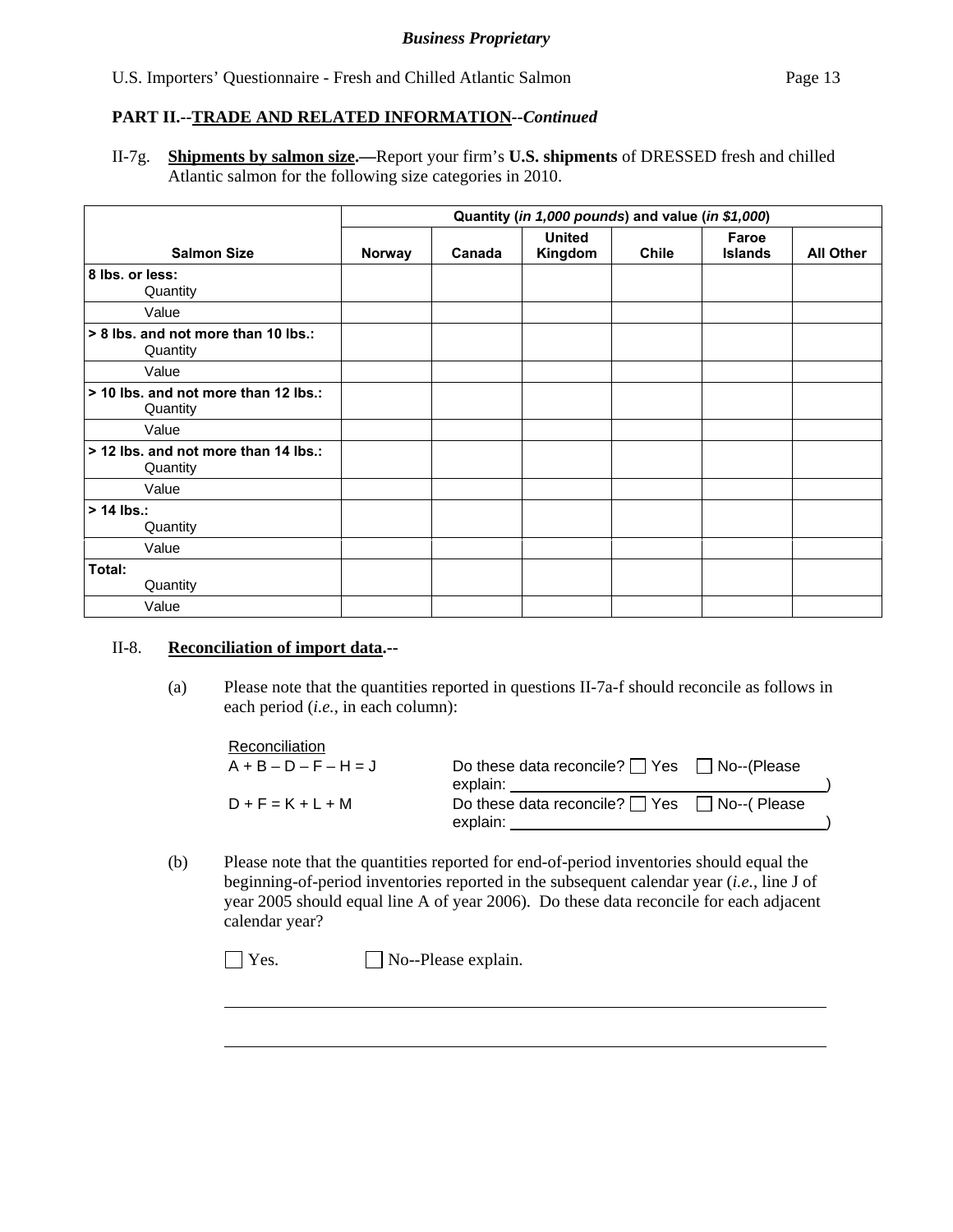## **PART II.--TRADE AND RELATED INFORMATION***--Continued*

**For questions II-9 and II-10, if your response differs for particular orders, please indicate and explain the particular effect of imposition and/or revocation of specific orders.**

| II-9.    | <b>Effect of order.</b> --Describe the significance of the existing countervailing duty and antidumping<br>duty orders covering imports of fresh and chilled Atlantic salmon from Norway in terms of its<br>effect on your firm's imports, U.S. shipments of imports, and inventories. You may wish to<br>compare your firm's operations before and after the imposition of the order. |  |  |  |  |  |  |  |
|----------|----------------------------------------------------------------------------------------------------------------------------------------------------------------------------------------------------------------------------------------------------------------------------------------------------------------------------------------------------------------------------------------|--|--|--|--|--|--|--|
|          |                                                                                                                                                                                                                                                                                                                                                                                        |  |  |  |  |  |  |  |
| $II-10.$ | Likely effect of revocation of order.--Would your firm anticipate any changes in its imports,                                                                                                                                                                                                                                                                                          |  |  |  |  |  |  |  |
|          | U.S. shipments of imports, or inventories of fresh and chilled Atlantic salmon in the future if the<br>countervailing duty and/or antidumping duty orders on fresh and chilled Atlantic salmon from<br>Norway were to be revoked?<br>$\n  1$ No<br>Yes-Supply details as to the time, nature, and significance of such changes                                                         |  |  |  |  |  |  |  |
|          | and provide underlying assumptions, along with relevant portions of<br>business plans or other supporting documentation for any trends or<br>projections you may provide.                                                                                                                                                                                                              |  |  |  |  |  |  |  |
|          |                                                                                                                                                                                                                                                                                                                                                                                        |  |  |  |  |  |  |  |
|          |                                                                                                                                                                                                                                                                                                                                                                                        |  |  |  |  |  |  |  |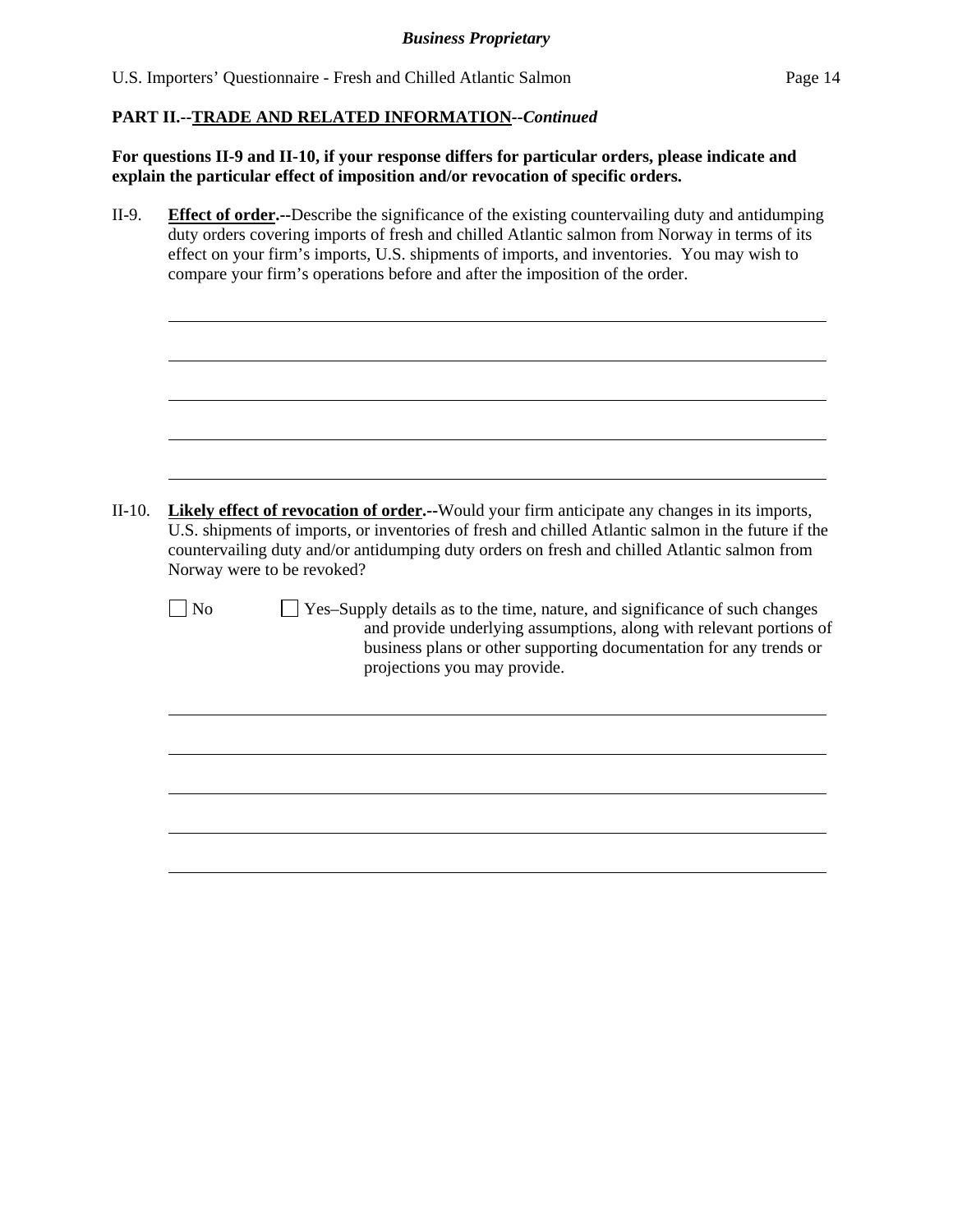### **PART III.--PRICING AND MARKET FACTORS**

Further information on this part of the questionnaire can be obtained from **Amelia Preece (202-205-3250, amelia.preece@usitc.gov).**

III-1. Please identify the individual to be contacted regarding the confidential information requested in part III.

Name and title:

Please indicate the manner by which Commission staff may contact the individual responsible for parts II to IV with questions regarding the submitted confidential information.

| $\cdot$ $\cdot$ $\cdot$<br>$\sim$<br>±-mail: | Telephone: |
|----------------------------------------------|------------|
| Fax:                                         |            |

### **PRICE DATA**

- III-2. This question requests quarterly price and quantity data, f.o.b. your U.S. point of shipment, for your commercial shipments to unrelated U.S. customers since 2005 of the following products you imported from **Norway**:
	- *Product 1***.-- Fresh and chilled Atlantic salmon, dressed (gutted and bled), head and tail on, Superior (or Premium/Superpremium or "A") grade, not over 8 pounds.**
	- *Product 2***.-- Fresh and chilled Atlantic salmon, dressed (gutted and bled), head and tail on, Superior (or Premium/Superpremium or "A") grade, over 8 pounds but not over 10 pounds.**
	- *Product 3***.-- Fresh and chilled Atlantic salmon, dressed (gutted and bled), head and tail on, Superior (or Premium/Superpremium or "A") grade, over 10 pounds but not over 12 pounds.**
	- *Product 4***.-- Fresh and chilled Atlantic salmon, dressed (gutted and bled), head and tail on, Superior (or Premium/Superpremium or "A") grade, over 12 pounds but not over 14 pounds.**

**Please note that total dollar values should be f.o.b., U.S. point of shipment and should not include U.S.-inland transportation costs. Total dollar values should reflect the** *final net* **amount paid to you (i.e., should be net of all deductions for discounts or rebates). See instruction booklet**.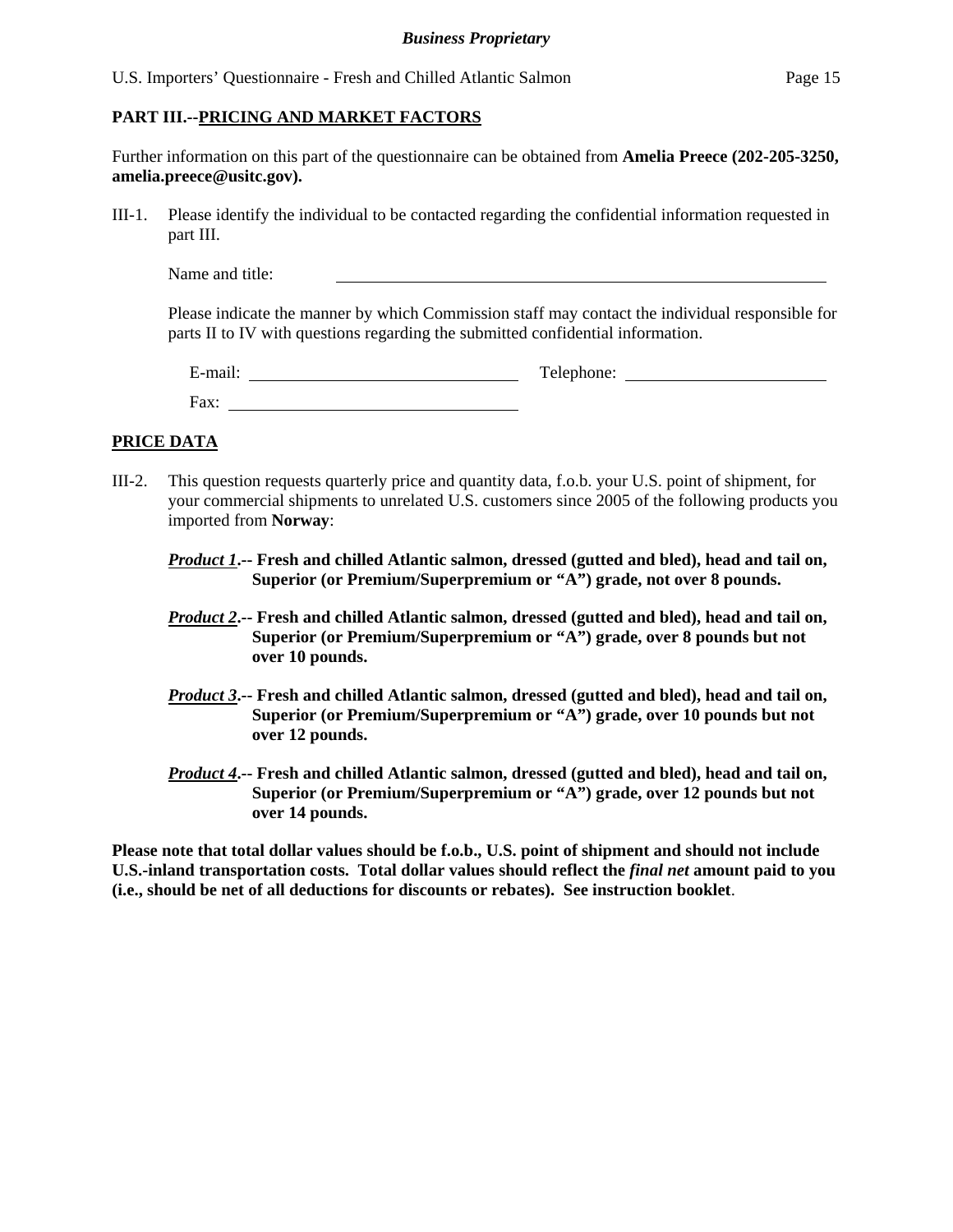III-2. **Price data (Norway).**--Report below the quarterly price data for pricing products<sup>2</sup> imported from Norway and sold by your firm.

**NORWAY** 

|                                                                                                                          | (Quantity in pounds, value in dollars) |       |                  |       |          |                        |          |       |  |  |  |
|--------------------------------------------------------------------------------------------------------------------------|----------------------------------------|-------|------------------|-------|----------|------------------------|----------|-------|--|--|--|
|                                                                                                                          | Product 1                              |       | <b>Product 2</b> |       |          | Product 3<br>Product 4 |          |       |  |  |  |
| Period of shipment                                                                                                       | Quantity                               | Value | Quantity         | Value | Quantity | Value                  | Quantity | Value |  |  |  |
| 2005:                                                                                                                    |                                        |       |                  |       |          |                        |          |       |  |  |  |
| January-March                                                                                                            |                                        |       |                  |       |          |                        |          |       |  |  |  |
| April-June                                                                                                               |                                        |       |                  |       |          |                        |          |       |  |  |  |
| July-September                                                                                                           |                                        |       |                  |       |          |                        |          |       |  |  |  |
| October-December                                                                                                         |                                        |       |                  |       |          |                        |          |       |  |  |  |
| 2006:                                                                                                                    |                                        |       |                  |       |          |                        |          |       |  |  |  |
| January-March                                                                                                            |                                        |       |                  |       |          |                        |          |       |  |  |  |
| April-June                                                                                                               |                                        |       |                  |       |          |                        |          |       |  |  |  |
| July-September                                                                                                           |                                        |       |                  |       |          |                        |          |       |  |  |  |
| October-December                                                                                                         |                                        |       |                  |       |          |                        |          |       |  |  |  |
| 2007:                                                                                                                    |                                        |       |                  |       |          |                        |          |       |  |  |  |
| January-March                                                                                                            |                                        |       |                  |       |          |                        |          |       |  |  |  |
| April-June                                                                                                               |                                        |       |                  |       |          |                        |          |       |  |  |  |
| July-September                                                                                                           |                                        |       |                  |       |          |                        |          |       |  |  |  |
| October-December                                                                                                         |                                        |       |                  |       |          |                        |          |       |  |  |  |
| 2008:                                                                                                                    |                                        |       |                  |       |          |                        |          |       |  |  |  |
| January-March                                                                                                            |                                        |       |                  |       |          |                        |          |       |  |  |  |
| April-June                                                                                                               |                                        |       |                  |       |          |                        |          |       |  |  |  |
| July-September                                                                                                           |                                        |       |                  |       |          |                        |          |       |  |  |  |
| October-December                                                                                                         |                                        |       |                  |       |          |                        |          |       |  |  |  |
| 2009:                                                                                                                    |                                        |       |                  |       |          |                        |          |       |  |  |  |
| January-March                                                                                                            |                                        |       |                  |       |          |                        |          |       |  |  |  |
| April-June                                                                                                               |                                        |       |                  |       |          |                        |          |       |  |  |  |
| July-September                                                                                                           |                                        |       |                  |       |          |                        |          |       |  |  |  |
| October-December                                                                                                         |                                        |       |                  |       |          |                        |          |       |  |  |  |
| 2010:                                                                                                                    |                                        |       |                  |       |          |                        |          |       |  |  |  |
| January-March                                                                                                            |                                        |       |                  |       |          |                        |          |       |  |  |  |
| April-June                                                                                                               |                                        |       |                  |       |          |                        |          |       |  |  |  |
| July-September                                                                                                           |                                        |       |                  |       |          |                        |          |       |  |  |  |
| October-December                                                                                                         |                                        |       |                  |       |          |                        |          |       |  |  |  |
| 2011:                                                                                                                    |                                        |       |                  |       |          |                        |          |       |  |  |  |
| January-March                                                                                                            |                                        |       |                  |       |          |                        |          |       |  |  |  |
| April-June                                                                                                               |                                        |       |                  |       |          |                        |          |       |  |  |  |
| Net values (i.e., gross sales values less all discounts, allowances, rebates, prepaid freight, and the value of returned |                                        |       |                  |       |          |                        |          |       |  |  |  |

goods), f.o.b. your U.S. point of shipment.<br><sup>2</sup> Pricing product definitions are provided on the first page of Part IV.

**Note.--**If your product does not exactly meet the product specifications but is competitive with the specified product, provide a description of your product. Also, please explain any anomalies in the data below.

Product 1:

Product 2:

Product 3:

Product 4: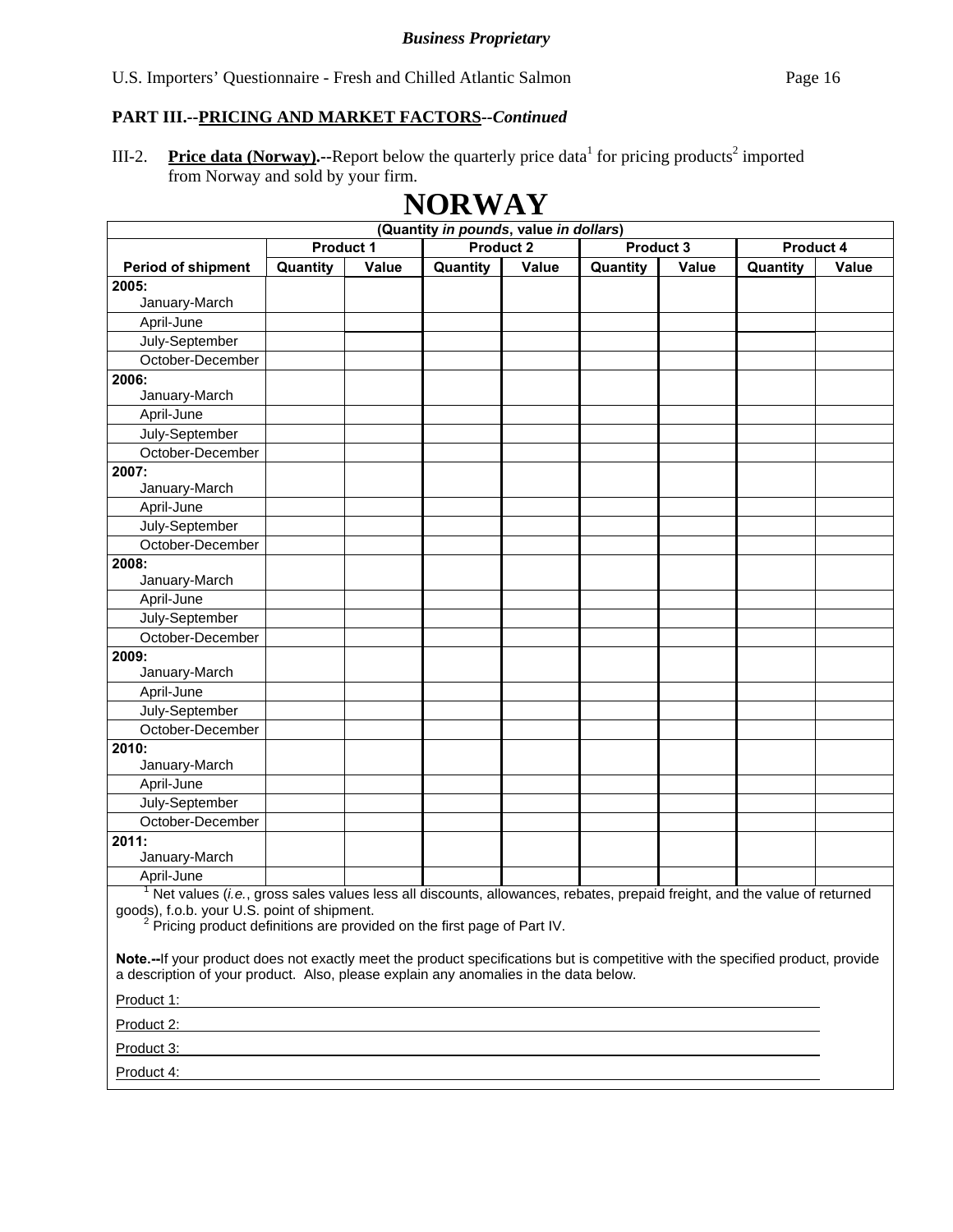| $III-3.$ | <b>Price setting.</b> -- How does your firm determine the prices that it charges for sales of fresh and<br>chilled Atlantic salmon ( <i>check all that apply</i> )? If your firm issues price lists, please include a<br>copy of a recent price list with your submission. If your price list is large, please only submit<br>some sample pages.                           |                                                                                                                                                                                                                                |                               |                          |                 |                  |  |  |
|----------|----------------------------------------------------------------------------------------------------------------------------------------------------------------------------------------------------------------------------------------------------------------------------------------------------------------------------------------------------------------------------|--------------------------------------------------------------------------------------------------------------------------------------------------------------------------------------------------------------------------------|-------------------------------|--------------------------|-----------------|------------------|--|--|
|          |                                                                                                                                                                                                                                                                                                                                                                            | Transaction by transaction                                                                                                                                                                                                     |                               | Contracts                | Set price lists |                  |  |  |
|          |                                                                                                                                                                                                                                                                                                                                                                            |                                                                                                                                                                                                                                |                               |                          |                 |                  |  |  |
| $III-4.$ | <i>apply</i> ).                                                                                                                                                                                                                                                                                                                                                            | <b>Discount policy.--</b> Please indicate and describe your firm's discount policies (check all that                                                                                                                           |                               |                          |                 |                  |  |  |
|          |                                                                                                                                                                                                                                                                                                                                                                            | Quantity discounts                                                                                                                                                                                                             | Annual total volume discounts |                          |                 | No discounts     |  |  |
|          |                                                                                                                                                                                                                                                                                                                                                                            | Other--Please describe: Note that the set of the set of the set of the set of the set of the set of the set of the set of the set of the set of the set of the set of the set of the set of the set of the set of the set of t |                               |                          |                 |                  |  |  |
|          |                                                                                                                                                                                                                                                                                                                                                                            |                                                                                                                                                                                                                                |                               |                          |                 |                  |  |  |
|          |                                                                                                                                                                                                                                                                                                                                                                            |                                                                                                                                                                                                                                |                               |                          |                 |                  |  |  |
| $III-5.$ |                                                                                                                                                                                                                                                                                                                                                                            | <b>Pricing terms for fresh and chilled Atlantic Salmon.--</b>                                                                                                                                                                  |                               |                          |                 |                  |  |  |
|          | (a)                                                                                                                                                                                                                                                                                                                                                                        | What are your firm's typical sales terms for its imported fresh and chilled Atlantic<br>salmon (e.g., $2/10$ net 30 days)?                                                                                                     |                               |                          |                 |                  |  |  |
|          | (b)                                                                                                                                                                                                                                                                                                                                                                        | On what basis are your prices of imported fresh and chilled Atlantic salmon usually                                                                                                                                            |                               |                          |                 | $\Box$ Delivered |  |  |
| III-6.   | <b>Contract versus spot.</b> --Approximately what share of your firm's sales of its imported fresh and<br>chilled Atlantic salmon in 2010 were on a (1) long-term contract basis (multiple deliveries for<br>more than 12 months), (2) short-term contract basis (multiple deliveries up to and including 12<br>months), and (3) spot sales basis (for a single delivery)? |                                                                                                                                                                                                                                |                               |                          |                 |                  |  |  |
|          |                                                                                                                                                                                                                                                                                                                                                                            | Type of sale                                                                                                                                                                                                                   |                               | Share of sales (percent) |                 |                  |  |  |
|          |                                                                                                                                                                                                                                                                                                                                                                            | Long-term contracts                                                                                                                                                                                                            |                               | $\%$                     |                 |                  |  |  |
|          |                                                                                                                                                                                                                                                                                                                                                                            | Short-term contracts                                                                                                                                                                                                           |                               | $\%$                     |                 |                  |  |  |
|          |                                                                                                                                                                                                                                                                                                                                                                            | Spot sales                                                                                                                                                                                                                     |                               | $\%$                     |                 |                  |  |  |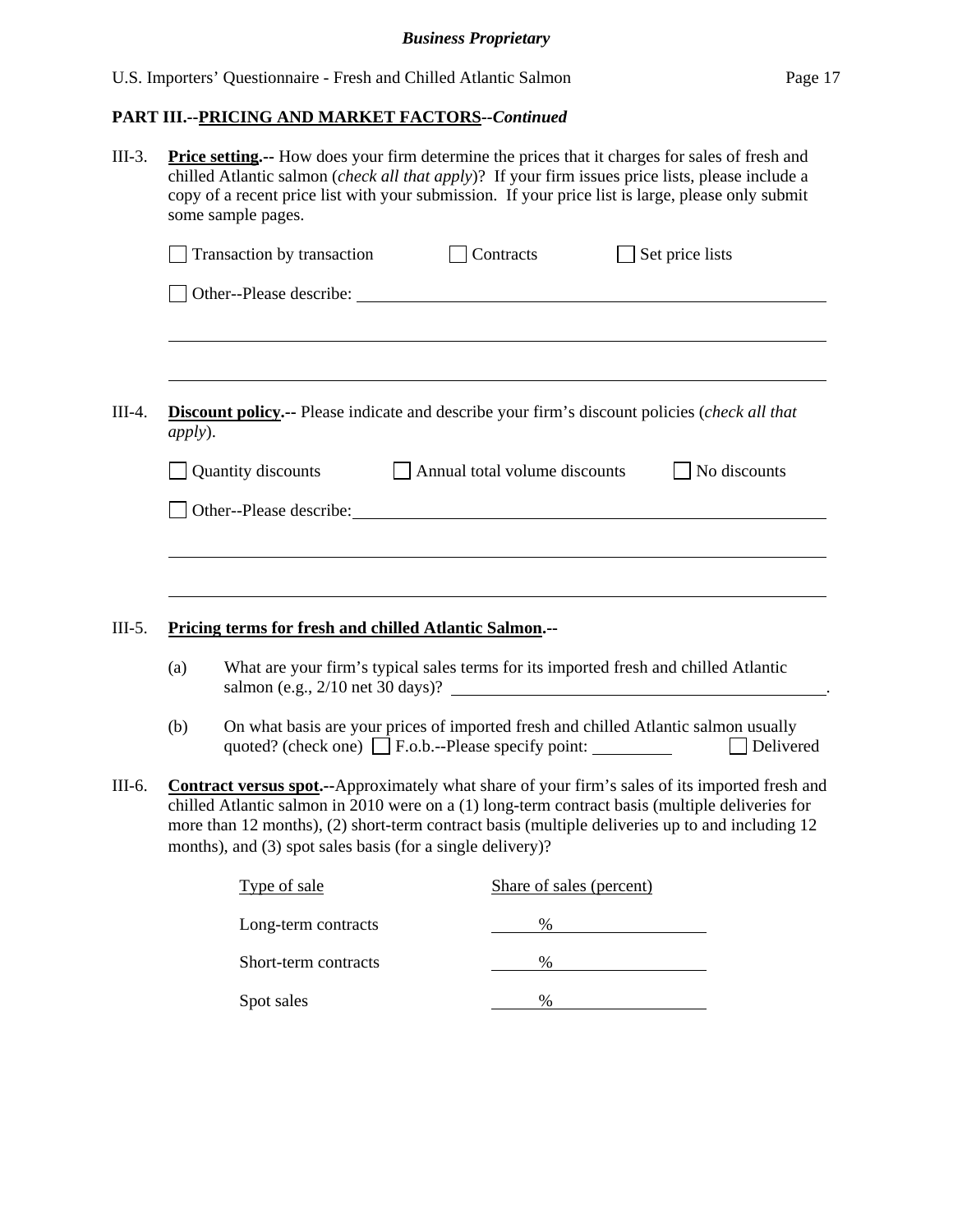| $III-7.$ |     | provisions of a typical long-term contract.         | <b>Long-term contract provisions.</b> --If you sell fresh and chilled Atlantic salmon imported from<br>Norway on a long-term contract basis, please answer the following questions with respect to   |         |                                       |
|----------|-----|-----------------------------------------------------|------------------------------------------------------------------------------------------------------------------------------------------------------------------------------------------------------|---------|---------------------------------------|
|          | (a) | What is the average duration of a contract?         | days                                                                                                                                                                                                 |         |                                       |
|          | (b) |                                                     | Can prices be renegotiated during the contract period?                                                                                                                                               | Yes     | N <sub>0</sub>                        |
|          | (c) |                                                     | Does the contract fix quantity, price, or both? $\Box$ Quantity                                                                                                                                      |         | Price<br><b>Both</b>                  |
|          | (d) | Does the contract have a meet or release provision? |                                                                                                                                                                                                      | Yes     | N <sub>o</sub>                        |
| III-8.   |     | provisions of a typical short-term contract.        | <b>Short-term contract provisions.--</b> If you sell fresh and chilled Atlantic salmon imported from<br>Norway on a short-term contract basis, please answer the following questions with respect to |         |                                       |
|          | (a) | What is the average duration of a contract?         | days                                                                                                                                                                                                 |         |                                       |
|          | (b) |                                                     | Can prices be renegotiated during the contract period?                                                                                                                                               | $ $ Yes | N <sub>o</sub>                        |
|          | (c) |                                                     | Does the contract fix quantity, price, or both? $\Box$ Quantity                                                                                                                                      |         | Price<br><b>Both</b>                  |
|          | (d) | Does the contract have a meet or release provision? |                                                                                                                                                                                                      | Yes     | No                                    |
| III-9.   |     |                                                     | <b>Lead times.</b> --What is the average lead time between a customer's order and the date of delivery<br>for your firm's sales of fresh and chilled Atlantic salmon imported from Norway?           |         |                                       |
|          |     | Source                                              | Share of sales,<br>2010                                                                                                                                                                              |         | Lead time<br>(average number of days) |

From your U.S. inventory **contain the Contract of Science Contract Contract Contract Contract Contract Contract Contract Contract Contract Contract Contract Contract Contract Contract Contract Contract Contract Contract Co** 

inventory  $\frac{96}{2}$  days

Produced to order manufacturers and the set of the set of the set of the set of the set of the set of the set of the set of the set of the set of the set of the set of the set of the set of the set of the set of the set of

From foreign manufacturers'

**Total 100 %**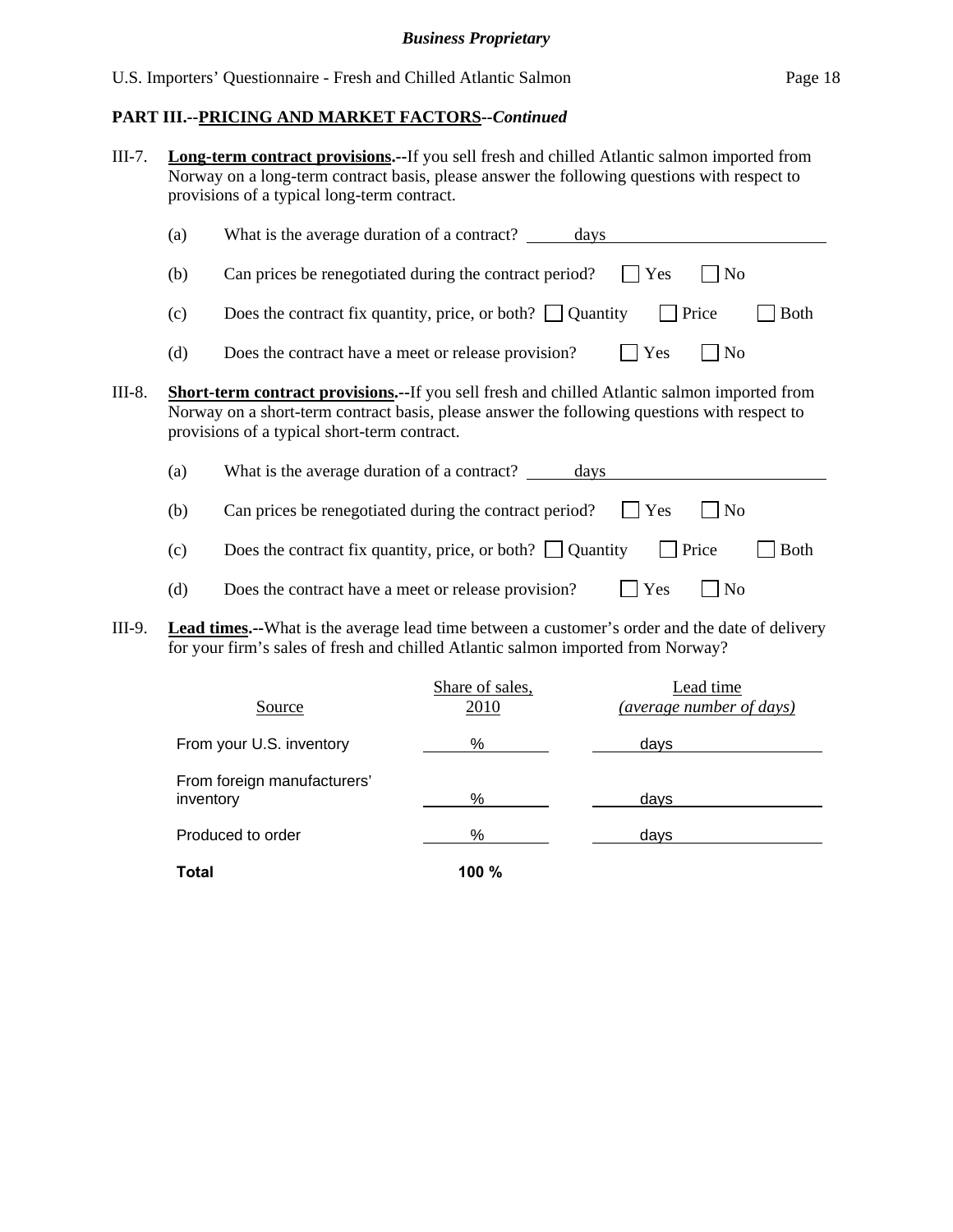### III-10. **Shipping information.--**

l

- (a) What is the approximate percentage of the total delivered cost of certain fresh and chilled Atlantic salmon imported from Norway that is accounted for by U.S. inland transportation costs? percent.
- (b) Who generally arranges the transportation to your customers' locations? (check one)  $\Box$ Your firm  $\Box$  or purchaser
- (c) When you sell fresh and chilled Atlantic salmon imported from Norway, from where is it shipped? (check one) point of importation  $\Box$  or storage facility  $\Box$
- (d) What proportion of your sales of fresh and chilled Atlantic salmon imported from Norway are delivered within 100 miles of your point of shipment (provide the percentages)? \_\_\_\_\_\_ percent. Within 101 to 1,000 miles? \_\_\_\_\_\_ percent. Over 1,000 miles? <u>percent</u>.
- III-11. **Geographical shipments.--** What is the geographic market area in the United States served by your firm's shipments of fresh and chilled Atlantic salmon imported from any source? (check all that apply)

|                                                                                                                         |               | $\sqrt{ }$ if applicable |  |
|-------------------------------------------------------------------------------------------------------------------------|---------------|--------------------------|--|
| Geographic area                                                                                                         | <b>Norway</b> | Other import             |  |
| <b>Northeast.</b> –CT, ME, MA, NH, NJ, NY, PA, RI, and VT.                                                              |               |                          |  |
| <b>Midwest.</b> –IL, IN, IA, KS, MI, MN, MO, NE, ND, OH, SD, and WI.                                                    |               |                          |  |
| <b>Southeast.–AL, DE, DC, FL, GA, KY, MD, MS, NC, SC, TN, VA, and WV.</b>                                               |               |                          |  |
| <b>Central Southwest.–AR, LA, OK, and TX.</b>                                                                           |               |                          |  |
| <b>Mountains.-AZ, CO, ID, MT, NV, NM, UT, and WY.</b>                                                                   |               |                          |  |
| <b>Pacific Coast.–CA, OR, and WA.</b>                                                                                   |               |                          |  |
| <b>Other</b> .-All other markets in the United States not previously listed, including<br>AK, HI, PR, VI, among others. |               |                          |  |

III-12. E**nd uses.—**How is the fresh and chilled Atlantic salmon you sell typically used?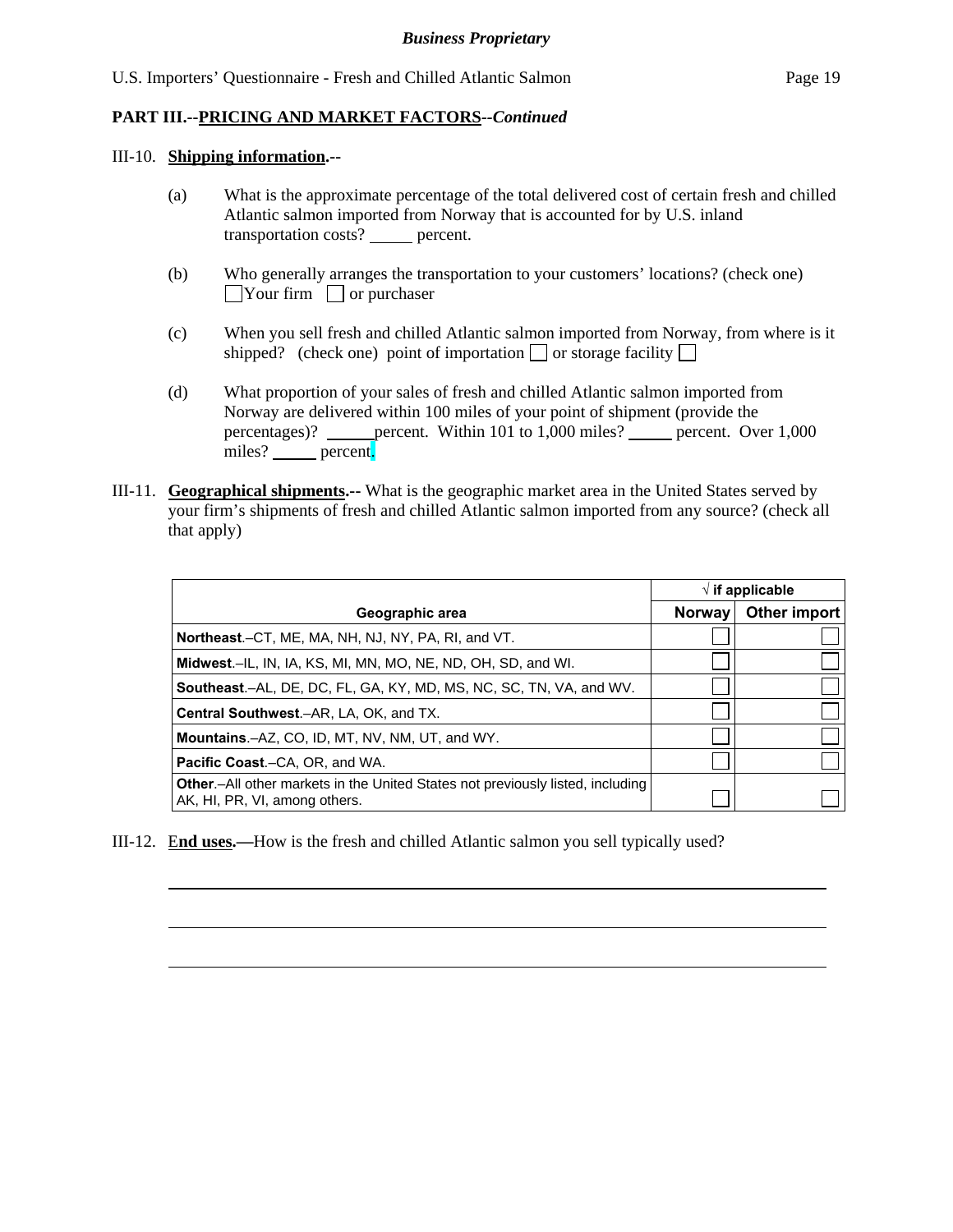|                                               | III-13. Changes in end uses.--Have there been any changes in the end uses of fresh and chilled Atlantic<br>salmon since 2005?             |                                         |                                                                                                                                    |  |  |  |
|-----------------------------------------------|-------------------------------------------------------------------------------------------------------------------------------------------|-----------------------------------------|------------------------------------------------------------------------------------------------------------------------------------|--|--|--|
|                                               | $\blacksquare$ No                                                                                                                         | Yes--Please describe.                   |                                                                                                                                    |  |  |  |
|                                               |                                                                                                                                           |                                         |                                                                                                                                    |  |  |  |
|                                               | III-14. Anticipated changes in end uses.--Do you anticipate any changes in terms of the end uses of<br>fresh and chilled Atlantic salmon? |                                         |                                                                                                                                    |  |  |  |
|                                               | $\Box$ No                                                                                                                                 | $\vert$ Yes--Please describe.           |                                                                                                                                    |  |  |  |
|                                               |                                                                                                                                           |                                         |                                                                                                                                    |  |  |  |
|                                               | Atlantic salmon?<br>$\vert$   No                                                                                                          | Yes—Please fill in the following table. | III-15. <b>Substitutes.</b> — Are there any nonsubject products that may be substituted for fresh and chilled                      |  |  |  |
|                                               | <b>Substitute product</b>                                                                                                                 | Describe how uses overlap               | Have changes in the prices of this substitute<br>affected the price of fresh and chilled<br>Atlantic Salmon since January 1, 2005? |  |  |  |
| No                                            | 1. Fresh salmon cuts<br>such as fillets and steaks<br>$\Box$ Yes                                                                          |                                         | No<br>  Yes<br>Please explain.<br><u>Please</u> explain.                                                                           |  |  |  |
| 2. Fresh wild caught<br>salmon<br>l No<br>Yes |                                                                                                                                           |                                         | $\Box$ No<br>  Yes<br>Please explain.                                                                                              |  |  |  |
| No                                            | 3. Frozen Salmon<br>$\Box$ Yes                                                                                                            |                                         | $\Box$ No<br>$\Box$ Yes<br>Please explain.<br><u> </u>                                                                             |  |  |  |
|                                               | 4. Other ______                                                                                                                           |                                         | $\Box$ No<br>Yes<br>Please explain.                                                                                                |  |  |  |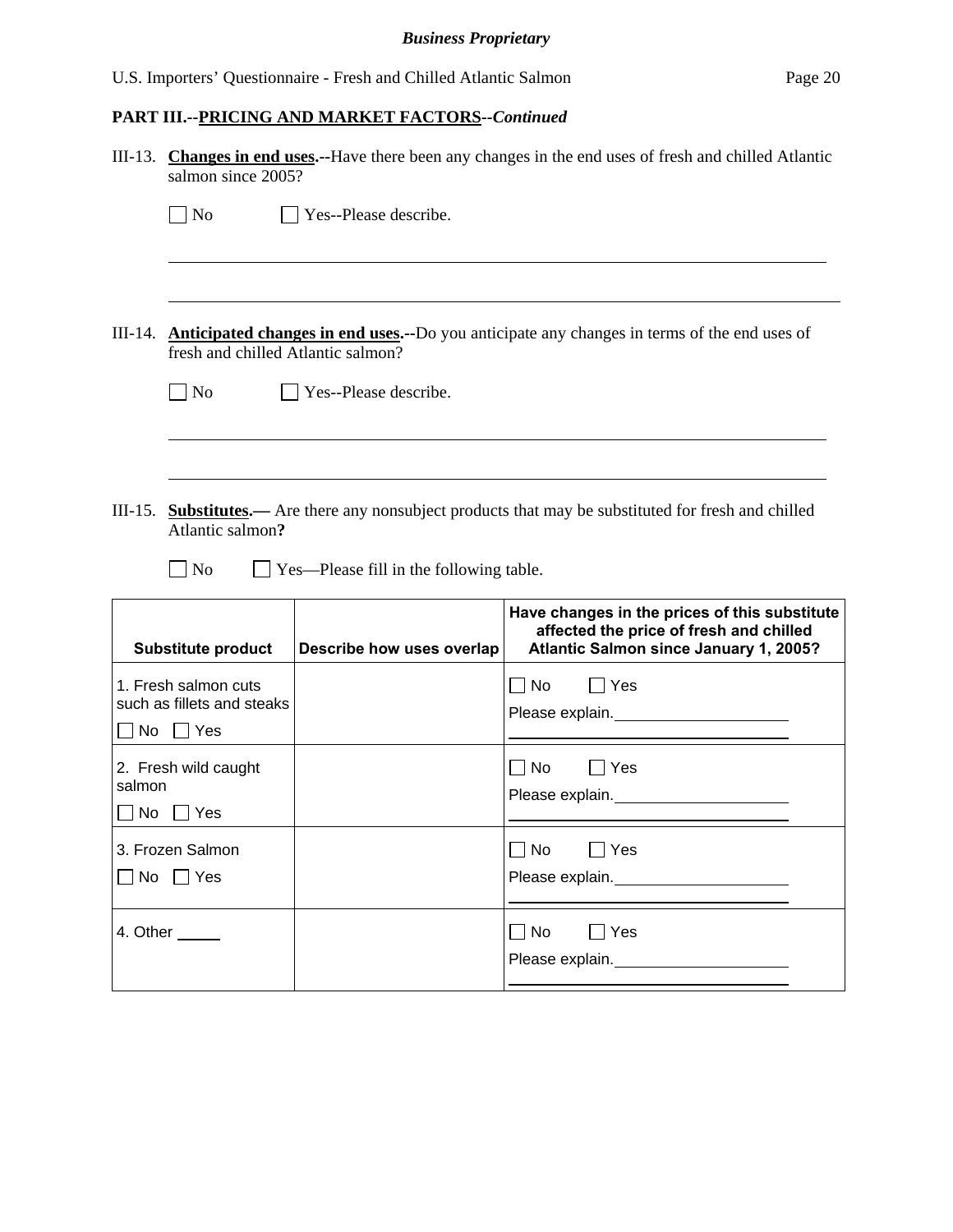|           | III-16. Changes in substitutes.--Have there been any changes in the number or types of products that<br>can be substituted for fresh and chilled Atlantic salmon since 2005?                                                                                                                                                                                                                                                          |                                                                                                                                                                         |  |  |  |  |  |
|-----------|---------------------------------------------------------------------------------------------------------------------------------------------------------------------------------------------------------------------------------------------------------------------------------------------------------------------------------------------------------------------------------------------------------------------------------------|-------------------------------------------------------------------------------------------------------------------------------------------------------------------------|--|--|--|--|--|
|           | $\Box$ No                                                                                                                                                                                                                                                                                                                                                                                                                             | Yes--Please explain.                                                                                                                                                    |  |  |  |  |  |
|           |                                                                                                                                                                                                                                                                                                                                                                                                                                       |                                                                                                                                                                         |  |  |  |  |  |
| III-17.   |                                                                                                                                                                                                                                                                                                                                                                                                                                       | <b>Anticipated changes in substitutes.</b> --Do you anticipate any changes in terms of the<br>substitutability of other products for fresh and chilled Atlantic salmon? |  |  |  |  |  |
|           | $\overline{\phantom{a}}$ No                                                                                                                                                                                                                                                                                                                                                                                                           | Yes-Please explain.                                                                                                                                                     |  |  |  |  |  |
|           |                                                                                                                                                                                                                                                                                                                                                                                                                                       |                                                                                                                                                                         |  |  |  |  |  |
| $III-18.$ | <b>Changes in factors affecting supply.</b> --Have any changes occurred in any factors affecting<br>supply (e.g., changes in availability or prices of energy or labor; transportation conditions;<br>production capacity and/or methods of production; technology; export markets; or alternative<br>production opportunities) that affected the availability of fresh and chilled Atlantic salmon in the<br>U.S. market since 2005? |                                                                                                                                                                         |  |  |  |  |  |
|           | $\Box$ No                                                                                                                                                                                                                                                                                                                                                                                                                             | Yes--Please provide details.                                                                                                                                            |  |  |  |  |  |
|           |                                                                                                                                                                                                                                                                                                                                                                                                                                       |                                                                                                                                                                         |  |  |  |  |  |
|           |                                                                                                                                                                                                                                                                                                                                                                                                                                       | III-19. Availability of "subject" import supply.--                                                                                                                      |  |  |  |  |  |
|           | (a)                                                                                                                                                                                                                                                                                                                                                                                                                                   | Do you anticipate any changes in terms of the availability of fresh and chilled Atlantic<br>salmon imported from Norway in the U.S. market?                             |  |  |  |  |  |
|           |                                                                                                                                                                                                                                                                                                                                                                                                                                       | No change<br>Decrease<br>Increase                                                                                                                                       |  |  |  |  |  |
|           | (b)                                                                                                                                                                                                                                                                                                                                                                                                                                   | If you anticipate changes in supply, please identify the changes, and why you anticipate<br>these changes in supply.                                                    |  |  |  |  |  |
|           |                                                                                                                                                                                                                                                                                                                                                                                                                                       |                                                                                                                                                                         |  |  |  |  |  |
|           |                                                                                                                                                                                                                                                                                                                                                                                                                                       |                                                                                                                                                                         |  |  |  |  |  |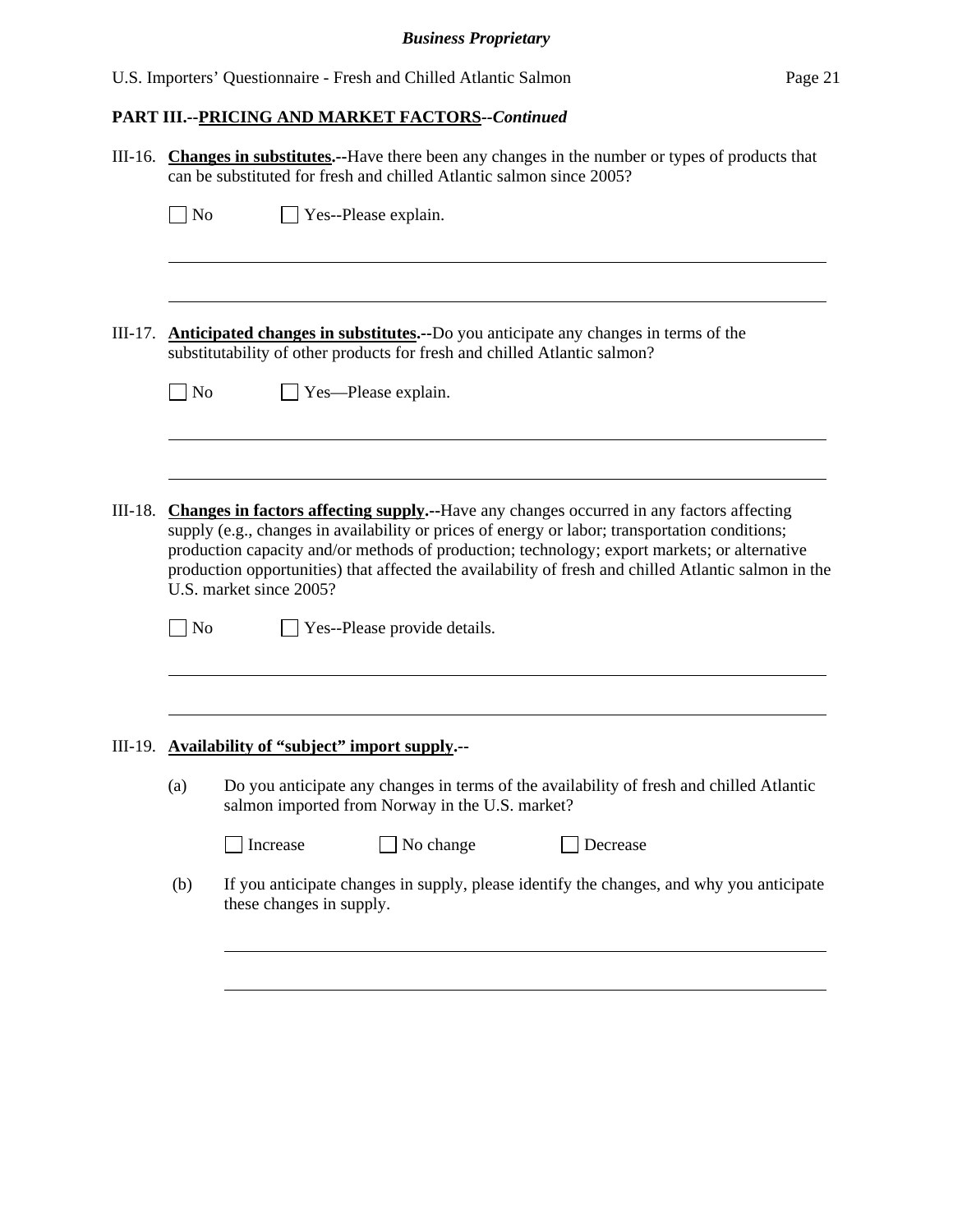|           | III-20. Availability of "nonsubject" import supply.--Has the availability of NONSUBJECT fresh and<br>chilled Atlantic salmon (i.e., fresh and chilled Atlantic salmon imported from countries other than<br>Norway) changed since 2005? |  |  |  |  |
|-----------|-----------------------------------------------------------------------------------------------------------------------------------------------------------------------------------------------------------------------------------------|--|--|--|--|
|           | Yes--Please explain.<br>$\blacksquare$ No                                                                                                                                                                                               |  |  |  |  |
|           |                                                                                                                                                                                                                                         |  |  |  |  |
| $III-21.$ | <b>Product changes.</b> --Have there been any significant changes in the product range, product mix, or<br>marketing of fresh and chilled Atlantic salmon since 2005?                                                                   |  |  |  |  |
|           | $\Box$ Yes--Please describe and quantify if possible.<br>$\vert$ No                                                                                                                                                                     |  |  |  |  |
|           |                                                                                                                                                                                                                                         |  |  |  |  |
| $III-22.$ | <b>Anticipated product changes.</b> --Do you anticipate any changes in terms of the product range,<br>product mix, or marketing of fresh and chilled Atlantic salmon?                                                                   |  |  |  |  |
|           | Yes--Please identify.<br>$ $ No                                                                                                                                                                                                         |  |  |  |  |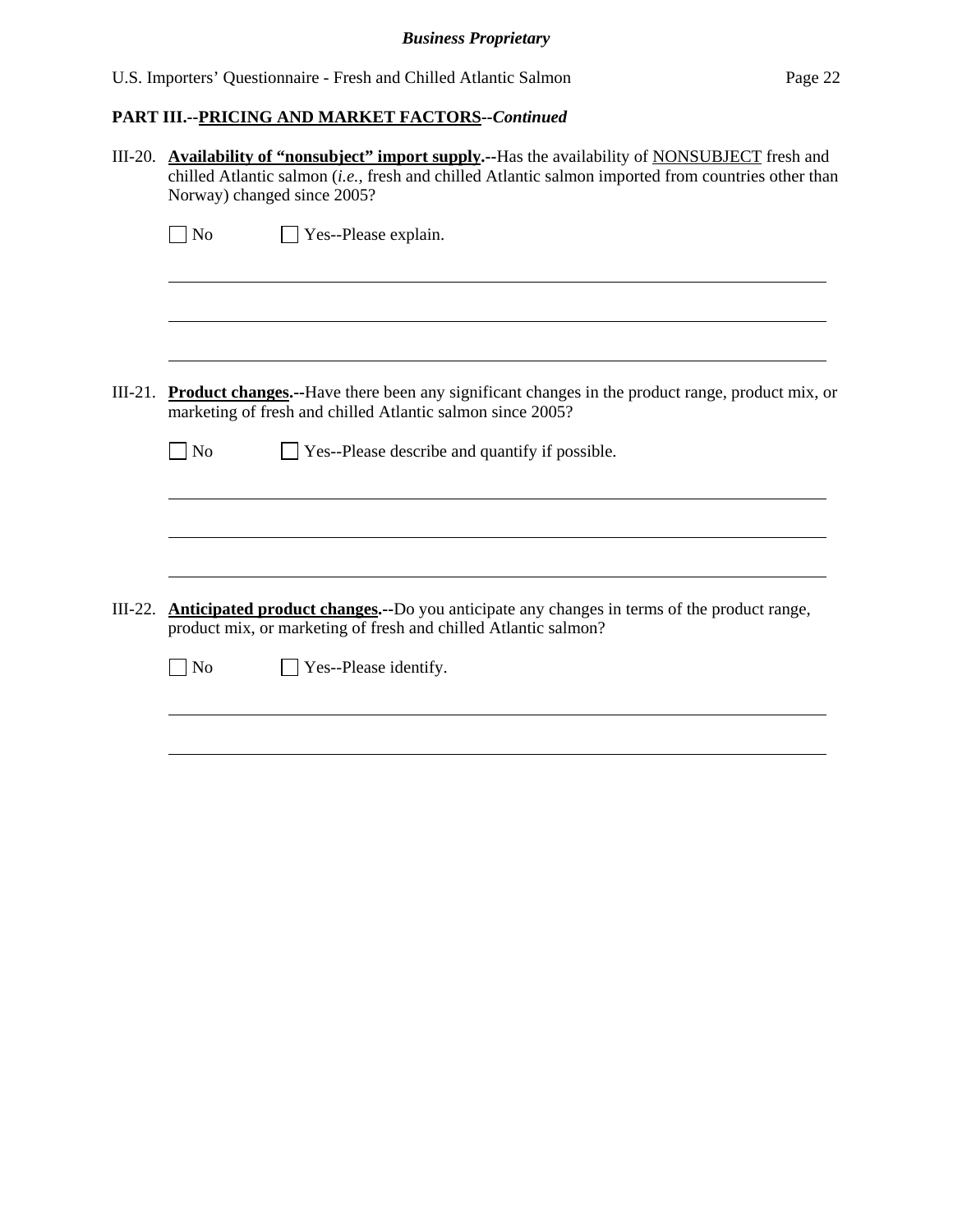# III-23. **Demand trends.--**

|         | (a) | How has the demand within the United States for fresh and chilled Atlantic salmon<br>changed since January 1, 2005? What principal factors affect changes in demand?    |                                                                              |                                                                                                                                                                       |                                                                                          |  |  |  |
|---------|-----|-------------------------------------------------------------------------------------------------------------------------------------------------------------------------|------------------------------------------------------------------------------|-----------------------------------------------------------------------------------------------------------------------------------------------------------------------|------------------------------------------------------------------------------------------|--|--|--|
|         |     | Increased                                                                                                                                                               | No Change                                                                    | Decreased                                                                                                                                                             | Fluctuated                                                                               |  |  |  |
|         |     |                                                                                                                                                                         |                                                                              |                                                                                                                                                                       |                                                                                          |  |  |  |
|         | (b) |                                                                                                                                                                         |                                                                              | How has the demand outside the United States for fresh and chilled Atlantic salmon<br>changed since January 1, 2005? What principal factors affect changes in demand? |                                                                                          |  |  |  |
|         |     | Increased                                                                                                                                                               | Fluctuated<br>Decreased                                                      | No change                                                                                                                                                             | Don't know                                                                               |  |  |  |
|         |     |                                                                                                                                                                         |                                                                              |                                                                                                                                                                       |                                                                                          |  |  |  |
| III-24. |     | <b>Anticipated demand trends.--</b>                                                                                                                                     |                                                                              |                                                                                                                                                                       |                                                                                          |  |  |  |
|         | (a) | How do you anticipate demand will change within the United States for fresh and chilled<br>Atlantic salmon? What principal factors will affect these changes in demand? |                                                                              |                                                                                                                                                                       |                                                                                          |  |  |  |
|         |     |                                                                                                                                                                         |                                                                              |                                                                                                                                                                       |                                                                                          |  |  |  |
|         |     | Increase                                                                                                                                                                | No Change                                                                    | Decrease                                                                                                                                                              | Fluctuate                                                                                |  |  |  |
|         |     |                                                                                                                                                                         |                                                                              |                                                                                                                                                                       |                                                                                          |  |  |  |
|         |     |                                                                                                                                                                         |                                                                              |                                                                                                                                                                       |                                                                                          |  |  |  |
|         | (b) |                                                                                                                                                                         | Atlantic salmon? What principal factors will affect these changes in demand? |                                                                                                                                                                       | How do you anticipate demand will change outside the United States for fresh and chilled |  |  |  |
|         |     | Increase                                                                                                                                                                | No Change                                                                    | Decrease                                                                                                                                                              | Fluctuate                                                                                |  |  |  |
|         |     |                                                                                                                                                                         |                                                                              |                                                                                                                                                                       |                                                                                          |  |  |  |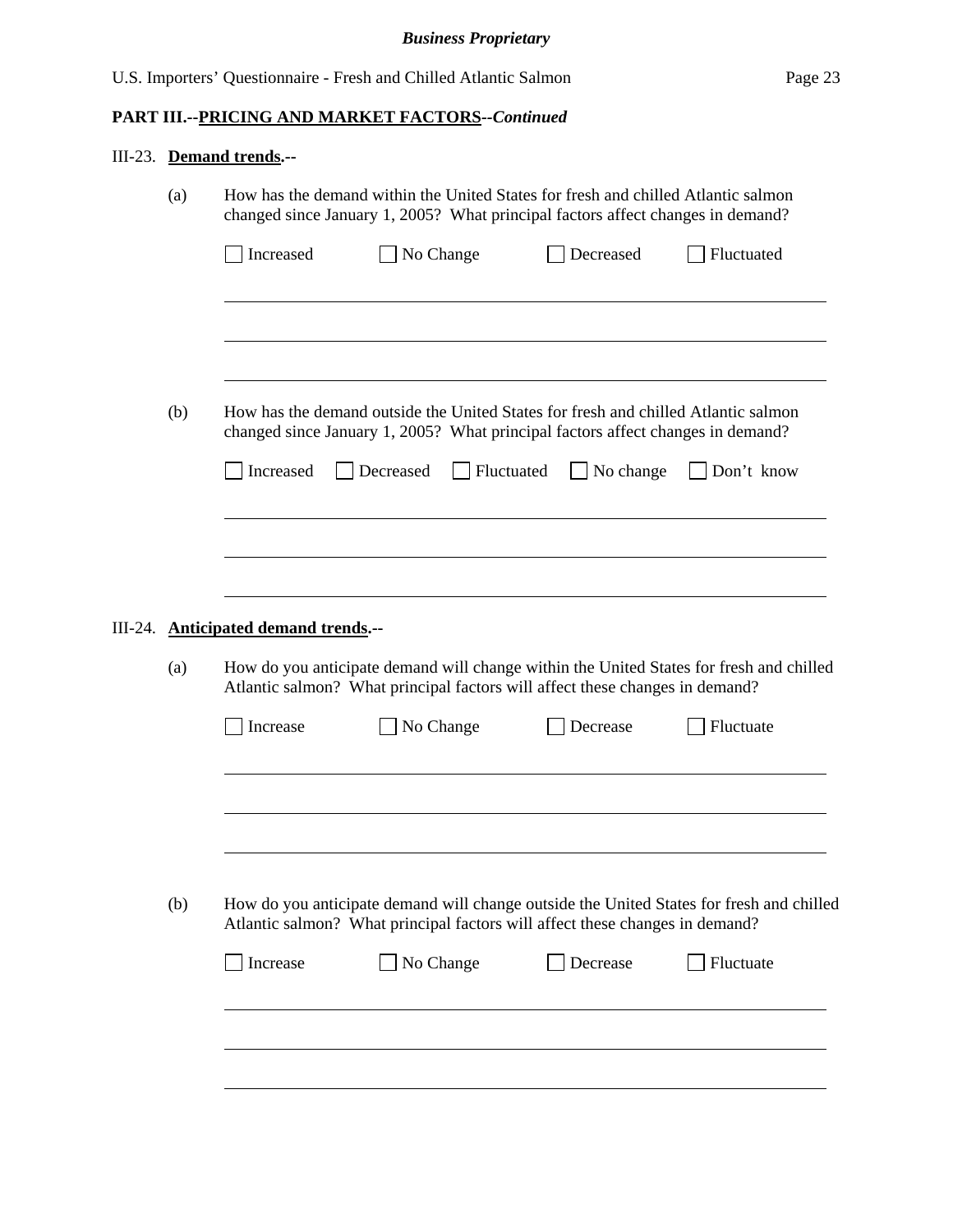# III-25. **Conditions of competition.--**

|         | (a)          | Is the fresh and chilled Atlantic salmon market subject to business cycles or conditions of<br>competition other than the changes in the overall economy?                                                                                                                                                                                                                                                                                                                                                                 |
|---------|--------------|---------------------------------------------------------------------------------------------------------------------------------------------------------------------------------------------------------------------------------------------------------------------------------------------------------------------------------------------------------------------------------------------------------------------------------------------------------------------------------------------------------------------------|
|         |              | $\log$<br>Yes--Please explain and estimate the duration of any such cycle.                                                                                                                                                                                                                                                                                                                                                                                                                                                |
|         | (b)          | Have the business cycles or conditions of competition for fresh and chilled Atlantic<br>salmon changed since 2005?                                                                                                                                                                                                                                                                                                                                                                                                        |
|         |              | $\Box$ No<br>Yes--Please explain any such changes.                                                                                                                                                                                                                                                                                                                                                                                                                                                                        |
|         |              |                                                                                                                                                                                                                                                                                                                                                                                                                                                                                                                           |
| III-26. | comparisons. | <b>Price comparisons.</b> --Please compare market prices of fresh and chilled Atlantic salmon in U.S.<br>and non-U.S. markets. Provide information as to time periods and regions for any price                                                                                                                                                                                                                                                                                                                           |
| III-27. | future.      | <b>Market studies.</b> --Please provide as a separate attachment to this request any studies, surveys, etc.<br>that you are aware of that quantify and/or otherwise discuss fresh and chilled Atlantic salmon<br>supply (including production capacity and capacity utilization) and demand in (1) the United<br>States, (2) each of the other major producing/consuming countries, including Norway, and (3) the<br>world as a whole. Of particular interest is such data from 2004 to the present and forecasts for the |
|         |              | III-28. <b>Barriers to trade.--</b> Are exports of fresh and chilled Atlantic salmon subject to any tariff or non-<br>tariff barriers to trade in other countries?                                                                                                                                                                                                                                                                                                                                                        |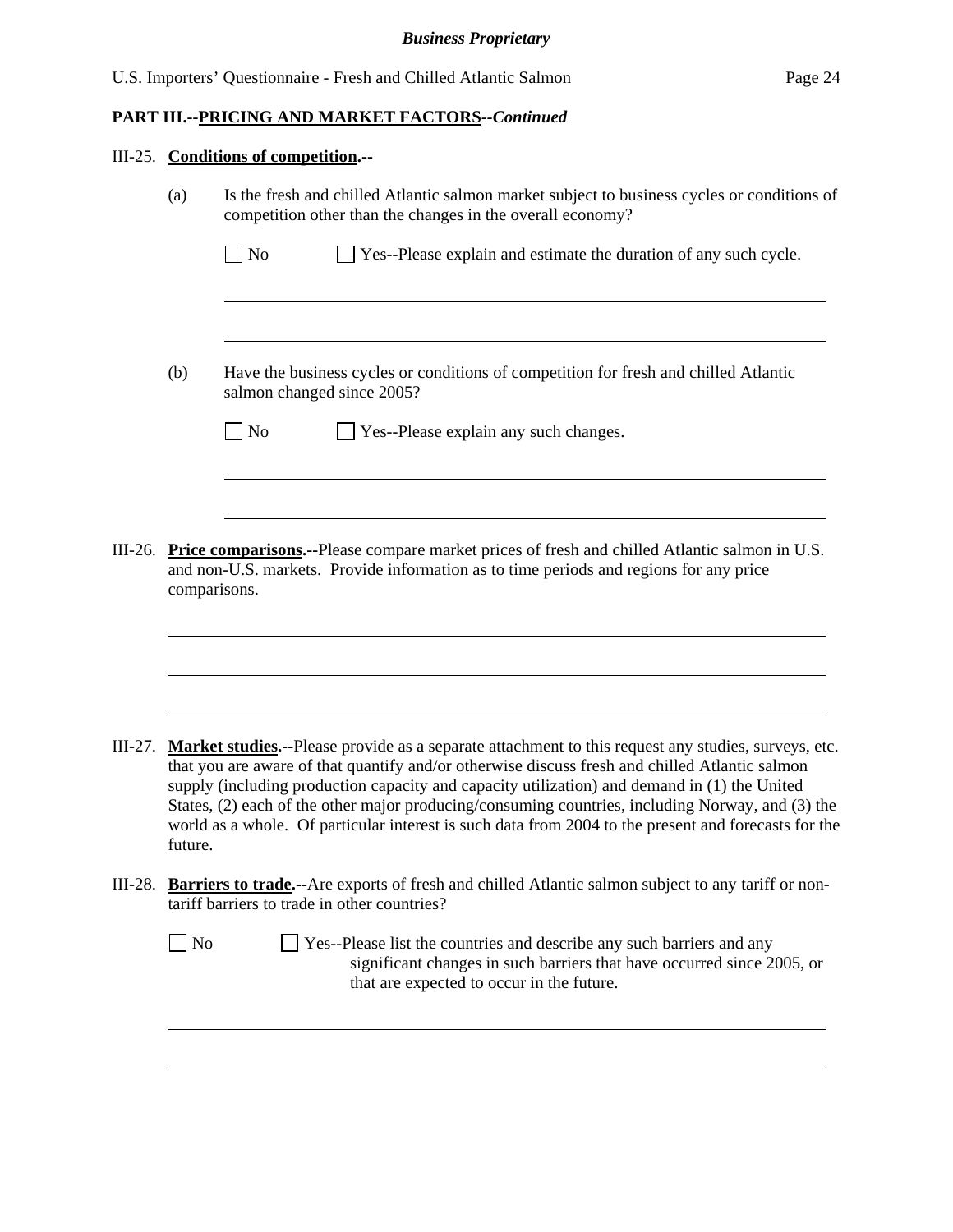III-29. **Interchangeability by country-pair.--**Is fresh and chilled Atlantic salmon produced in the United States and in other countries interchangeable (*i.e.*, can they physically be used in the same applications)? Please indicate below, using "A" to indicate that the products from a specified country-pair are *always* interchangeable, "F" to indicate that the products are *frequently* interchangeable, "S" to indicate that the products are *sometimes* interchangeable, "N" to indicate that the products are *never* interchangeable, and "0" to indicate *no familiarity* with products from a specified country-pair. $<sup>1</sup>$ </sup>

| Country-<br>pair               | Norway                                                                                                                                                                                 | Canada | <b>Chile</b> | Faroe<br><b>Islands</b> | U.K. | <b>Other countries</b> |
|--------------------------------|----------------------------------------------------------------------------------------------------------------------------------------------------------------------------------------|--------|--------------|-------------------------|------|------------------------|
| <b>United</b><br><b>States</b> |                                                                                                                                                                                        |        |              |                         |      |                        |
| Norway                         |                                                                                                                                                                                        |        |              |                         |      |                        |
| Canada                         |                                                                                                                                                                                        |        |              |                         |      |                        |
| <b>Chile</b>                   |                                                                                                                                                                                        |        |              |                         |      |                        |
| Faroe<br><b>Islands</b>        |                                                                                                                                                                                        |        |              |                         |      |                        |
| U.K.                           |                                                                                                                                                                                        |        |              |                         |      |                        |
|                                | For any country-pair producing fresh and chilled Atlantic Salmon that is sometimes or never<br>interchangeable, please explain the factors that limit or preclude interchangeable use: |        |              |                         |      |                        |
|                                |                                                                                                                                                                                        |        |              |                         |      |                        |
|                                |                                                                                                                                                                                        |        |              |                         |      |                        |
|                                |                                                                                                                                                                                        |        |              |                         |      |                        |
|                                |                                                                                                                                                                                        |        |              |                         |      |                        |
|                                |                                                                                                                                                                                        |        |              |                         |      |                        |